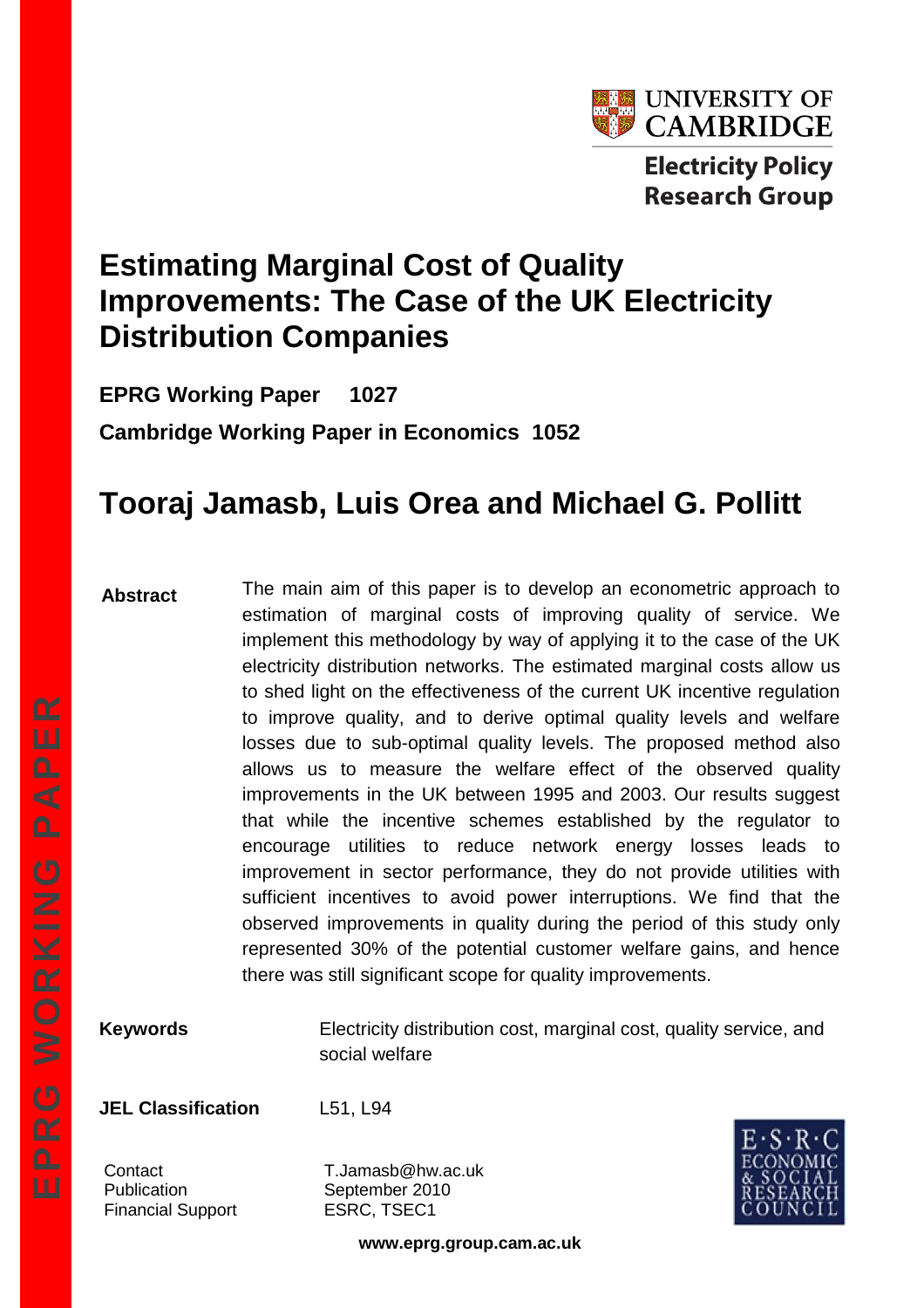# **Estimating Marginal Cost of Quality Improvements: The Case of the UK Electricity Distribution Companies \***

### *Tooraj Jamasb*

*Department of Economics, Heriot-Watt University*

### *Luis Orea*

*Visiting Scholar at Faculty of Economics, University of Cambridge and Department of Economics, University of Oviedo*

### *Michael Pollitt*

*ESRC Electricity Policy Research Group and Judge Business School, University of Cambridge*

#### **22 September 2010**

<sup>\*</sup> The authors would like to acknowledge support from ESRC Electricity Policy Research Group, University of Cambridge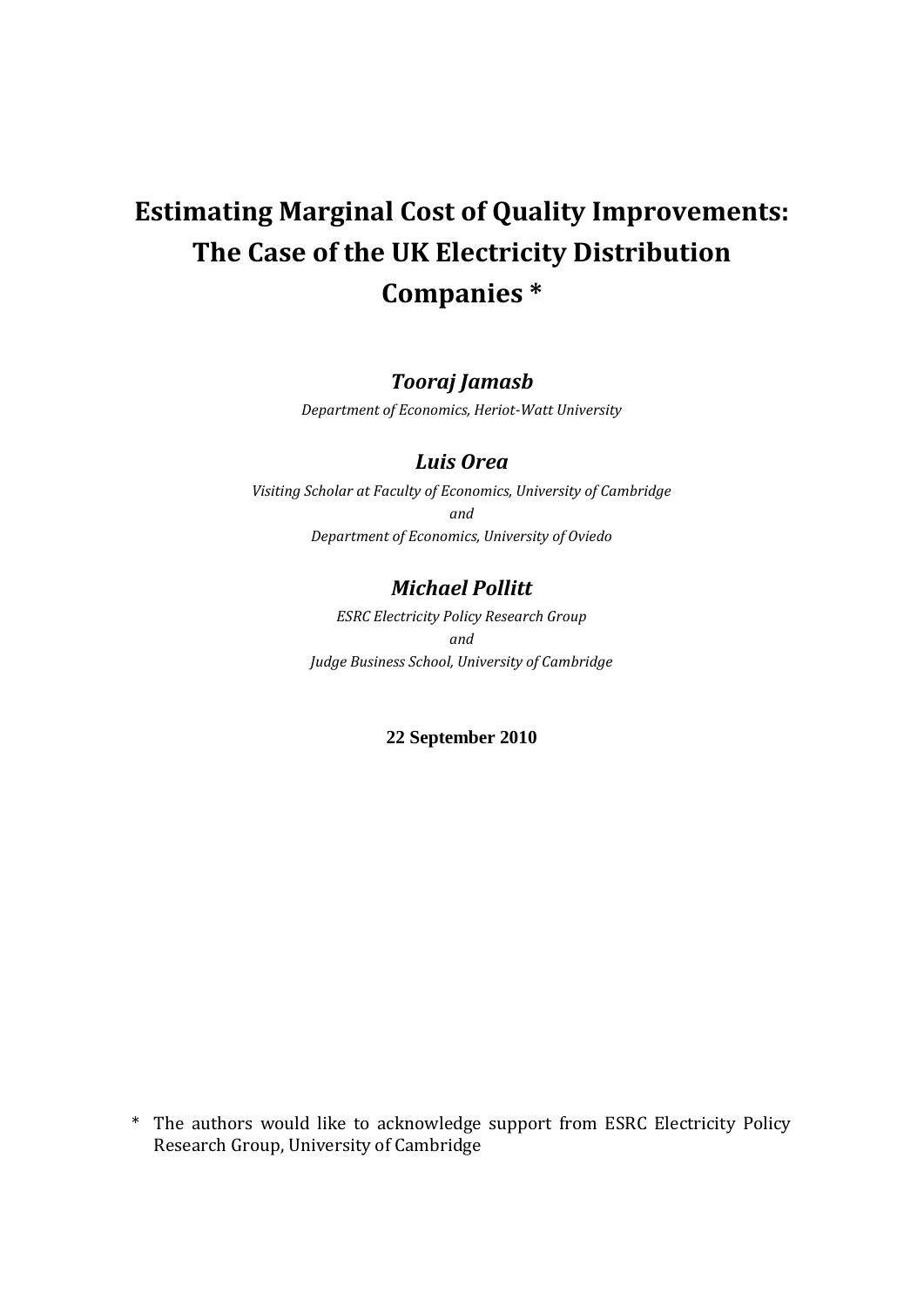# **1. Introduction**

Since the 1990s, many regulators of infrastructure industries around the world have implemented incentive-based regulation models that mimic market mechanisms and promote efficiency improvements in natural monopolies. Such schemes have in particular been adopted in the regulation of electricity transmission and distribution networks (Jamasb and Pollitt, 2001). Service quality is an important attribute of electricity distribution for residential, commercial and industrial customers as many functions of the modern society depend on electricity. The incentive schemes incentivize the network utilities to undertake cost savings. However, the striving for cost savings may result in lower service quality as maintaining or improving upon a given level of quality of service is costly (see Ter-Martirosyan, 2003). The likely effects of traditional incentive regulation on service quality has recently attracted regulators' interest and a number of electricity regulators have made considerable effort to design incneitve regulation mechanisms for quality of service in electricity transmission and distribution networks (see Yu et al., 2009a).

In an ideal competitive electricity market, the socio-economic optimum occurs at a quality level where the sum of the total cost of quality provision by the network and the total quality induced costs to consumers is minimized. However, in the absence of (incentive) regulation, distribution companies may operate at suboptimal quality and social cost levels. In principle, the companies should be incentivized to provide the optimal quality level – i.e. where the marginal benefit of an extra unit of quality received by the customer is equal to its marginal cost (Ajohia et al., 2005). As shown in Figure 1, ineffective incentives might result in under-supply or over-supply of quality, and higher or lower than optimum levels of quality will result in welfare losses.



**Figure 1. WTP, marginal costs and optimal quality levels**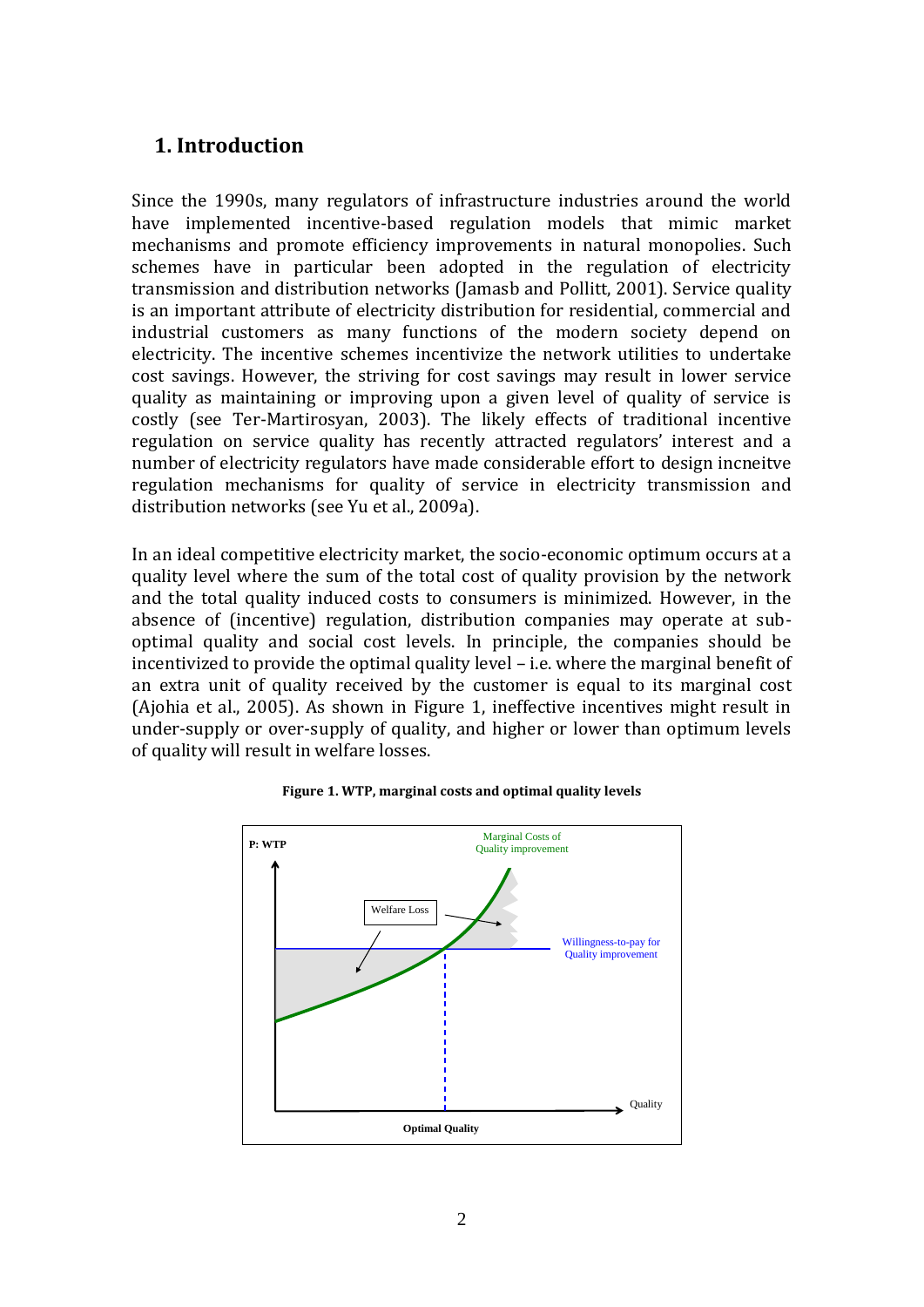Sappington (2005) concludes that there are no simple policy solutions for effective regulation of quality of service but they depend on the information available to the regulator on consumer preferences and production technologies. Indeed, in designing quality-incorporated regulatory mechanisms, regulators are faced with the task of determining a market demand curve for service quality (i.e. the price customers are willing to pay for quality) and marginal cost of quality improvements. On the demand side, several studies have attempted to quantify the value of service reliability using the direct costs incurred by customers from service interruptions (Allan et al., 1999; Kariuki et al., 1996) or estimation of the consumers willingness-to-pay (WTP) to avoid power interruptions (Yu et al. 2009a). On the cost side, while previous papers have incorporated WTP and quality of service variables in non-parametric regulatory benchmarking (Giannakis et al., 2005; and Yu et al. 2009a, 2009b), marginal cost of quality improvements were not explicitly estimated. While the non-parametric approach to measure firms' efficiency does not provide information about the production characteristics or cost frontier, except for the returns to scale nature of the technology, aggregate inefficiency scores that include inefficient quality allocation can be obtained.

Previous studies have showed that utilities respond to quality of service incentives (Jamasb and Pollitt, 2007; Tangeras, 2009). However, in order to provide regulated utilities with proper reward and penalty for service quality it is crucial to have information on other technology characteristics and in particular on marginal costs of quality improvement. Indeed, the marginal cost of quality improvement can be viewed as a lower bound for setting incentive targets, as basing rewards or penalties merely on marginal benefit of improvement may provide utilities with overly generous incentive for socially efficient quality improvement. Hence, the aim of this paper is to estimate econometrically marginal costs of improving quality services of the UK electricity distribution utilities, and to shed light on the effectiveness of the current incentives to improve quality. Moreover, estimates of marginal costs indicate how far the utilities are from their optimal quality level (given the marginal benefit of quality improvement) and allow for computing welfare losses due to sub-optimal quality. We also measure the effect on welfare of quality improvements in the UK.

Section 2 introduces the empirical model and discusses several theoretical and econometrical issues concerning the estimation of marginal costs. Section 3 describes the data and variables used in the empirical exercise. Section 4 presents the parameter estimates using different specifications and estimators. Section 5 summarizes the results, and presents the main conclusions.

## **2. Specification of the empirical model**

In this section we specify an empirical model to estimate marginal costs of improving quality service and apply this to case of the UK electricity distribution companies.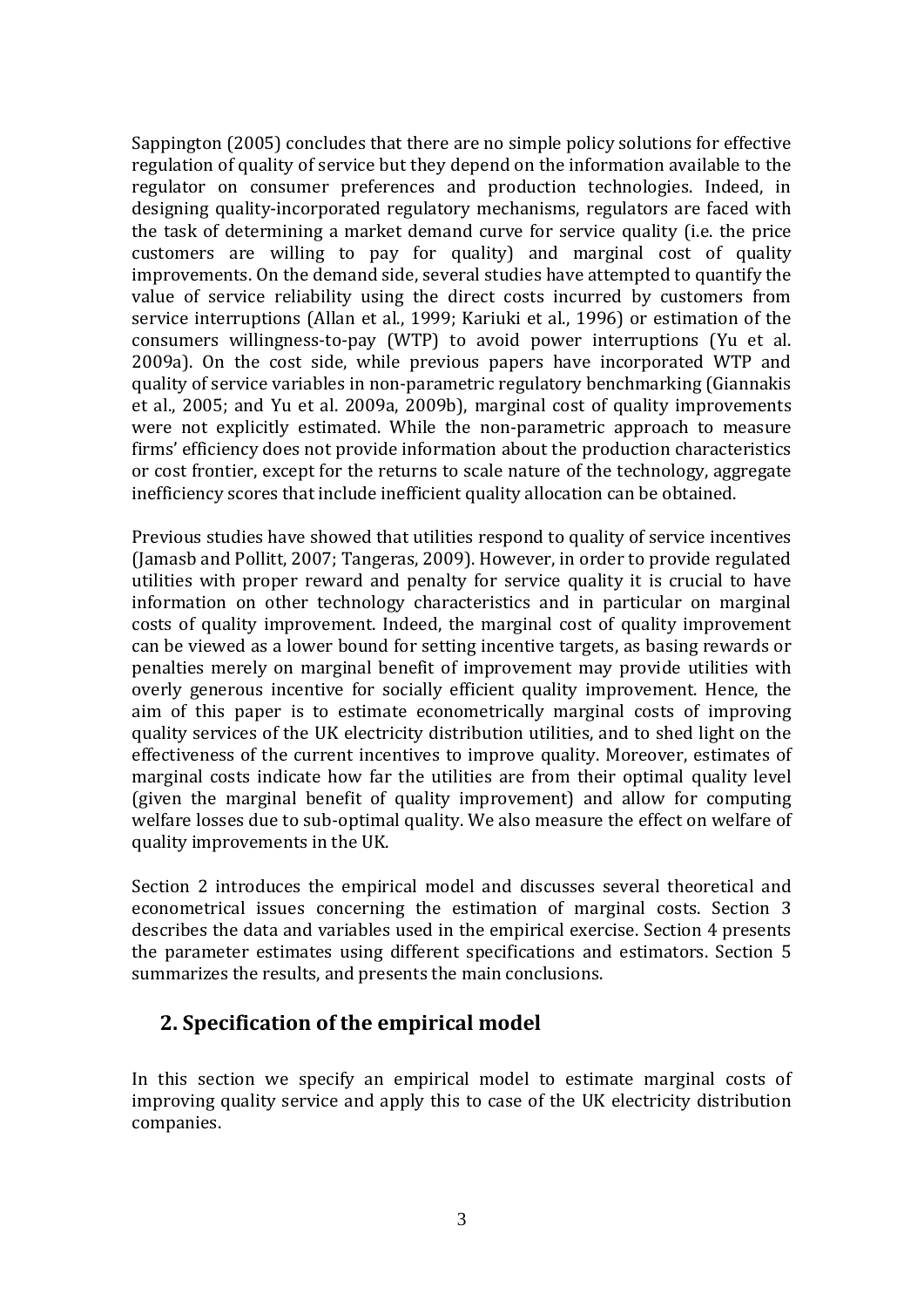An important issue to address is that, while accurate information about operational and capital costs and quality services might be available, the explanatory variable i.e. the marginal cost of quality improvements, is not observed. However, although we cannot estimate the marginal cost function directly, it may be inferred from previous estimations of the utilities' cost function. This means that while we can estimate "reasonably well" the cost level of a particular utility, the inferred marginal costs are less accurate – i.e. the confidence intervals and prediction errors are larger than in the cost function.<sup>1</sup> The *basic* cost function to be estimated can be written as:

$$
\ln C = \ln C(y, n, e, q, t) \tag{1}
$$

where *C* is a measure of utility costs, *y* is the energy delivered, *n* is the network length, *e* stands for network energy losses, and *q* is a measure of service quality (measured by the customers minutes lost), and  $t$  is a time trend.<sup>2</sup> We include network length to reflect the size of service area and network and has been used (as an output of networks) by Ofgem in benchmarking of the utilities' operating costs. An alternative way to write the cost function (1) is:

$$
\ln C = \ln C(n, d, e, q, t) \tag{2}
$$

where  $d=v/n$  is a measure of network density.<sup>3</sup> Functions (1) and (2) are equivalent. But the interpretation of some coefficients changes, for example, while energy delivered in equation (1) is expressed in absolute terms, in equation (2) it is expressed in relative terms. The advantage of (2) is that it makes easier to measure both economies of scale and economies of density.

<sup>&</sup>lt;sup>1</sup> In technical terms, this means that while translog and quadratic cost functions can be viewed as secondorder approximations to the underlying, and true, cost function, their first derivatives (i.e. elasticities or marginal cost) are only first-order approximations to elasticities or marginal costs.

<sup>2</sup> Customer numbers (*cu*) and units of energy delivered (*y*) are the most commonly used outputs in benchmarking of distribution network utilities (Giannakis et al., 2005; and Yu et al. 2009a, 2009b). These output variables are important cost drivers and influence the pricing of distribution services. However, the statistical correlation between these two outputs is very large in the present application (over 97%). In this case we have four options. The first is to estimate the cost function with both outputs, as in some previous studies. With this strategy not only we are not coping with a significant collinearity problem, but also *cu* cannot be interpreted as an output because, given that energy delivered is the product of customer number times per capita demand, the derivative of cost with respect to *cu* captures a substitution effect, i.e. the effect of an increase in the number of customers and simultaneously a reduction in per capita demand. The second option is to drop energy delivered as explanatory variable. This would create an endogeneity problem in the present application as network energy losses depend on total demand and changes in total demand caused by changes in per capita demand - that now belong to the error term- are correlated with energy losses. Hence, if we estimate a cost function by just including customer numbers as output, the parameter of energy losses will be overestimated. The third option, followed in this paper, is to drop customer numbers as output. This does not imply that we ignore *cu* as it is already included in *y*, and the main driver of change in energy delivered is by far *cu*. On the other hand, as *y* includes per capita demand, we do not have an endogeneity problem. The fourth option is to add per capita demand as an additional cost driver, but given the small size of our sample and that the coefficient of this variable was always statistically insignificant, we drop this.

<sup>&</sup>lt;sup>3</sup> Network density is often measured as the ratio of customer numbers to network length. As the correlation between customer numbers and energy delivered is almost 100%, our density measure can be loosely interpreted as the number of customers per network kilometer.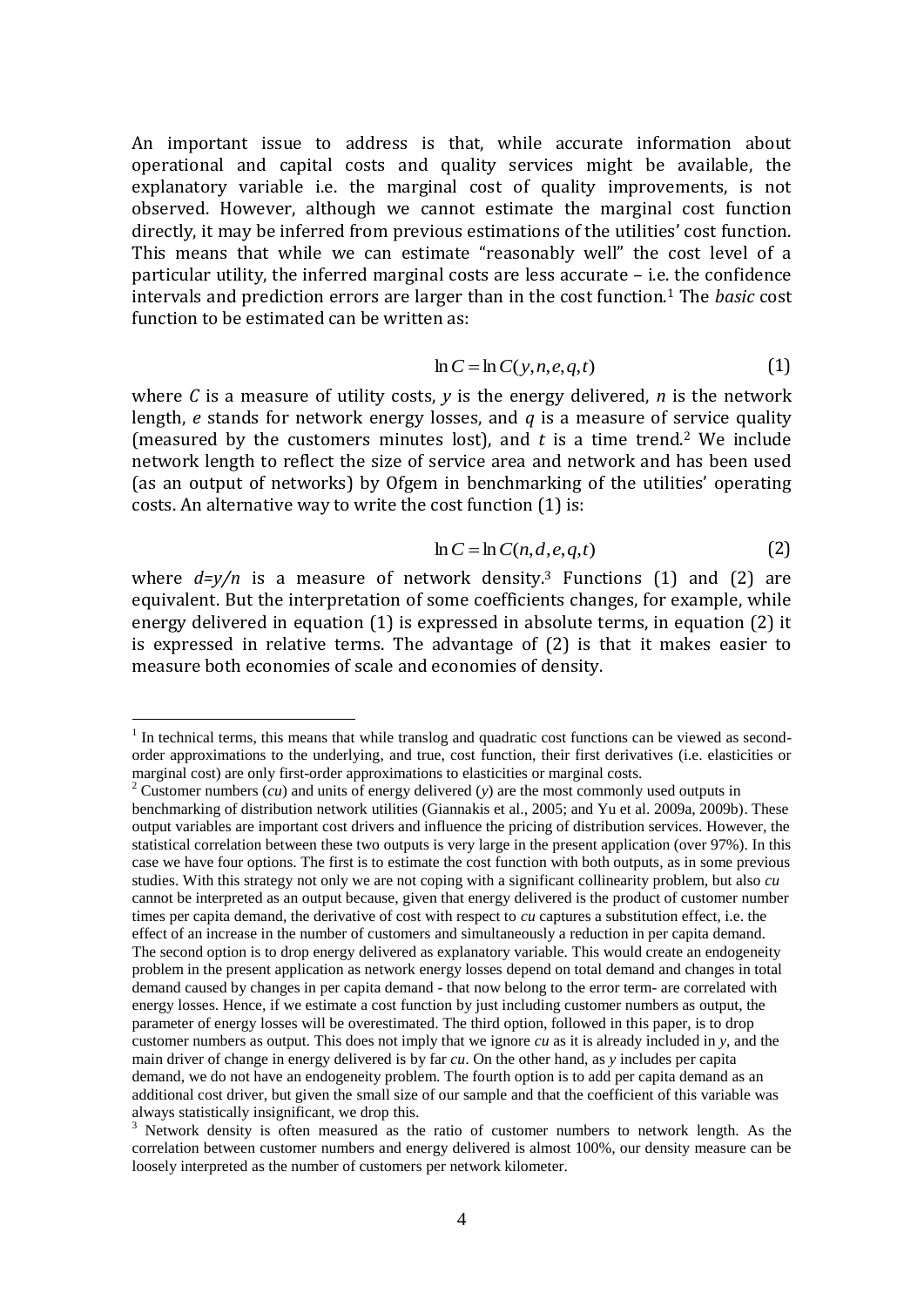We use the sum of operational and capital expenditures (Totex) as the dependent variable. Improving quality of services involves operating cost (Opex) and capital cost (Capex) for the utilities. Due to the presence of possible trade-offs between Opex and Capex (Giannakis et al. 2005), utilities might adopt different strategies to combine operating and capital inputs to improve service quality. These strategies might be affected by the regulatory incentives. For example, in the UK a firm receives greater benefits from saving Opex than by an equal amount of Capex reduction (Ofgem, 2003a). Hence, in order to examine existence of different strategies in the UK utilities to improve quality, and to ascertain whether the current regulation has distorted the allocation of operating and capital inputs we also consider Capex and Opex as dependent variables. In a previous study (see Jamasb et al., 2010) we added the cost of energy distribution losses to the Totex. Here we use energy losses, *e*, as a cost determinant as we are interested in estimating its effect on total cost of reducing distribution losses.

Both *n* and *d* allow us to distinguish between economies of scale and economies of density. The first type is related to system expansion at constant density, e.g. urban fringe expansion. As network density is held constant, this type of expansion requires enlarging the current network to meet extra demand. These economies that involve increases in demand and network can be measured by (partial) elasticity of cost with respect to network length, *n*. The second type involves simultaneously expanding the output and service density, i.e. expansion in the existing serviced area where additional network is not required. These economies can be measured by the (partial) elasticity of cost with respect the network density, *d*. It is expected that the economies in distribution are mostly from increased densities.

Yu et al. (2009b) treated the social cost of customer minutes lost as a cost to be minimized together with private costs.<sup>4</sup> We treat social and private costs somewhat differently, and include customer minutes lost, *q*, as a determinant of private costs. This allows us to obtain a measure of the private marginal costs of quality improvements.<sup>5</sup> We multiply the per-customer minutes lost by the number

<u>.</u>

$$
MC = \frac{\partial C(\cdot)}{\partial Q} = \frac{\partial C(\cdot)}{\partial q} \cdot \frac{\partial q}{\partial Q}
$$

If the relationship between *q* and *Q* can be represented by the linear function  $Q=A-q$ , where *A* can be viewed as the maximum quality level, the above marginal cost reduces to:

$$
MC = -\frac{\partial C(\cdot)}{\partial q}
$$

 $4$  This requires an estimate of customer willingness-to-pay (WTP) for quality improvement. See Yu et al. (2009a) for more details about how WTP can be estimated and problems of obtaining accurate measurement.

<sup>&</sup>lt;sup>5</sup> Indeed, note that actually customer minutes lost,  $q$ , is the "inverse" of a real quality measure. If we call this quality measure as *Q*, the marginal cost of quality improvements can be computed as:

In order to get a positive marginal cost of quality improvements, the derivative of the cost function with respect to *q* should be negative. It is argued before that this might not be the case as *q* cost might be negatively and positively correlated.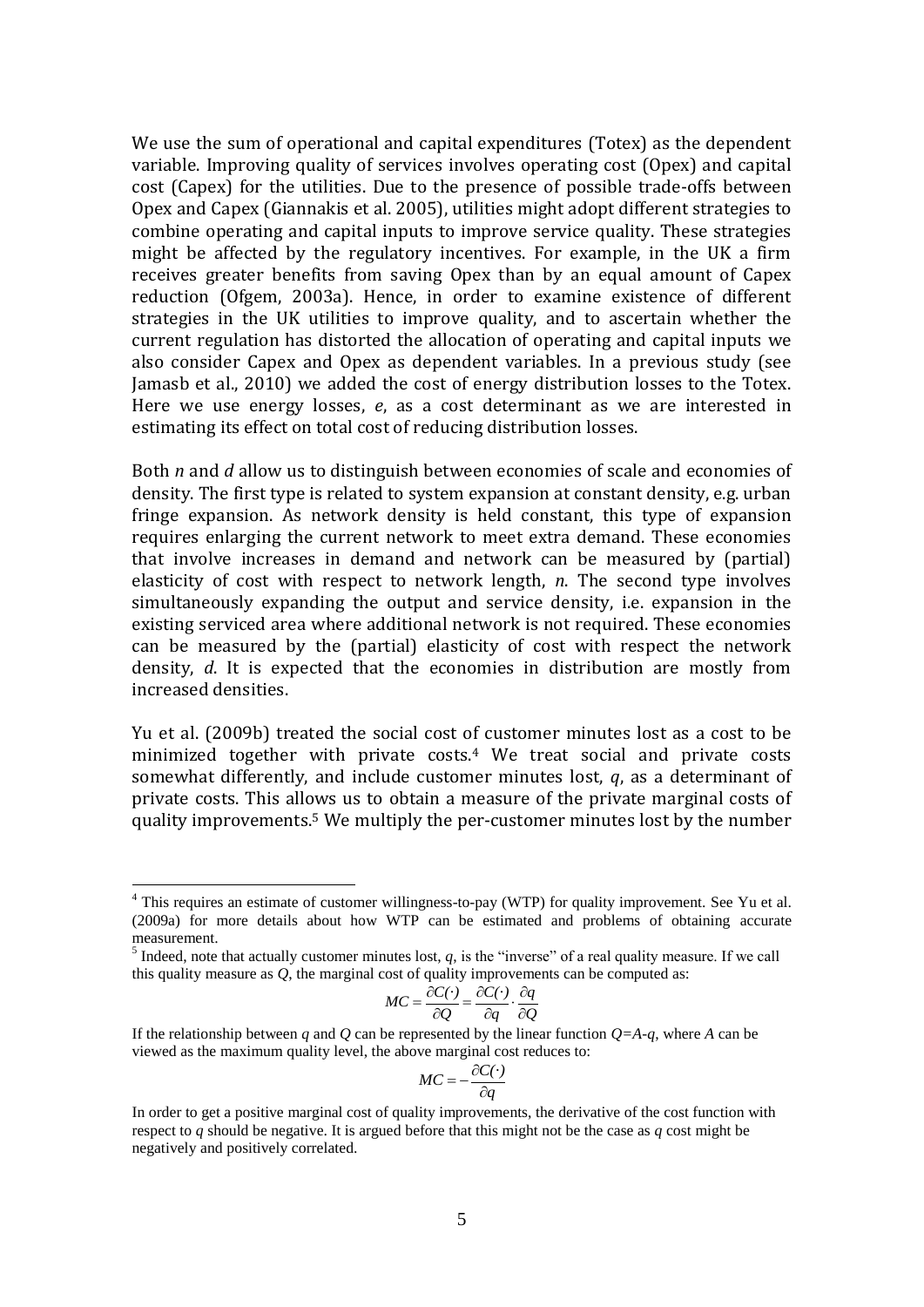of customers, in order to scale the variable and include it as a determinant of network company costs.

The coefficient of the time trend is normally interpreted as capturing the cost effect of improvements in technology. In this paper we use a broad definition of technology as the estimated cost function likely reflects both the underlying (physical) technology and the (consequences of the) regulatory regime that conditions utilities' performance. In this sense, the time trend coefficient of the model may also reflect improvements in cost efficiency in response to regulatory incentives.

Unfortunately input price data for operating and capital inputs is not available. By convention, many papers using non-parametric techniques set the price of operating and capital inputs to unity. If we followed the same strategy in a parametric framework (i.e. including invariant input prices), we would not able to distinguish their effect from those of other explanatory variables. In general, we expect that the price effect of operational and capital inputs is captured by the time trend as many industrial prices tend to increase gradually over time, i.e. as with a time trend. Hence, the coefficient of the time trend variable might be capturing the net effect of improvements in technology or cost efficiency and input prices (changes).

Another issue is to control for the effect of differences among utilities in environmental factors, such as the weather, geography, etc. In Jamasb et al. (2010) we show that weather conditions should be included as determinants of distribution costs as they have shown a statistically significant effect on costs, and because ignoring the effect of weather on distribution costs might bias the parameter estimates of other relevant variables. This endogeneity appears because bad weather conditions tend to increase costs but also lead to lower quality.

This case is presented in Figure 2 where we draw two hypothetical cost functions, one for good weather and other bad weather. If the random data generation process behind service quality were completely independent of weather, we would have observations along both cost functions. However, bad weather conditions tend to reduce service quality.

In order to estimate consistently a cost function in the electricity distribution sector, we include weather data as cost determinants.<sup>6</sup> More specifically, we simply add the weather variables to the cost function as in Jamasb et al. (2010) we could not reject separability and a linear functional form for the weather variables. Our cost function can then be written as.<sup>7</sup>

<sup>&</sup>lt;sup>6</sup> We also show in Jamasb et al. (2010) how to proceed when weather information is not available in an instrumental variable framework.

<sup>7</sup> We do not use weather composites as in Yu et al. (2009b) as we found that statistical weather composites do not have any cost effect even though some of their components have a significant effect on costs. Moreover, the inclusion of weather composites did not allow us to estimate consistently the marginal cost of quality improvements.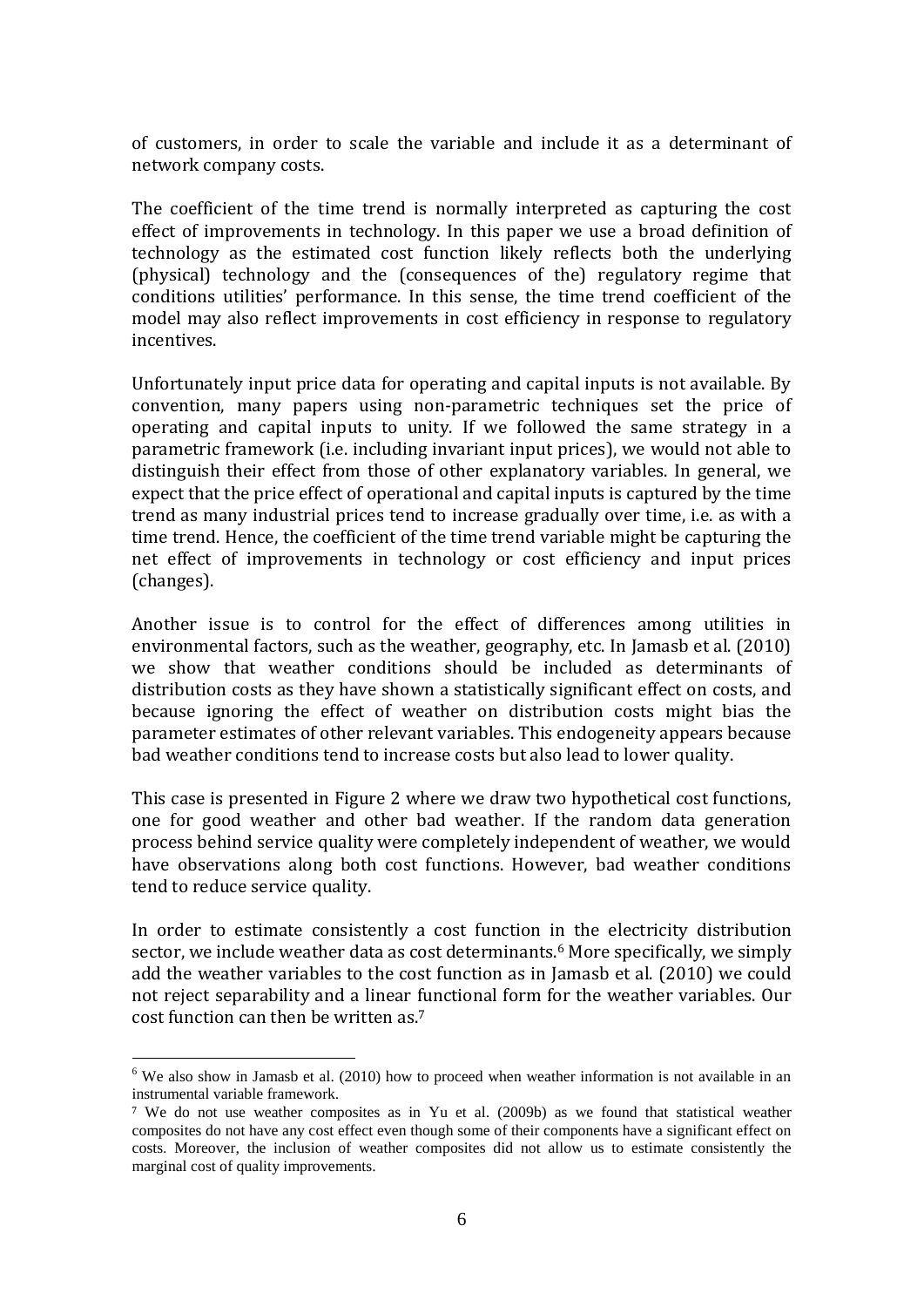$$
\ln C = \ln C(n, d, e, q, t) + g(w) \tag{3}
$$

where *g(w)* is a linear function and *w* is a set of weather variables that might affect costs. According to (3), the vertical distance between both good and bad weather cost functions in Figure 2 is now captured by  $g(w)$ , and consequently the simultaneity biases should now disappear.



#### **Figure 2. Distribution cost, service quality and weather conditions**

A final issue is that there is a feed-back between service quality and cost, making it difficult to formulate hypotheses with respect to the effect of quality on cost. This is illustrated in Figure 3, where an increase in power interruptions caused by severe weather conditions or equipment decay require corrective costs associated with the steps needed to replace the damaged equipment and to restore power. As a result, we expect a positive (negative) correlation between the number and duration of power interruptions (quality services level) and cost.

At the same time, Yu et al. (2009b) argue that, over time, utilities might adapt their operating and investment practices to prevent power interruptions. As a result, we also expect a positive correlation between quality of service and cost. Hence, quality of service is likely negatively correlated with corrective costs, but positively correlated with preventative costs.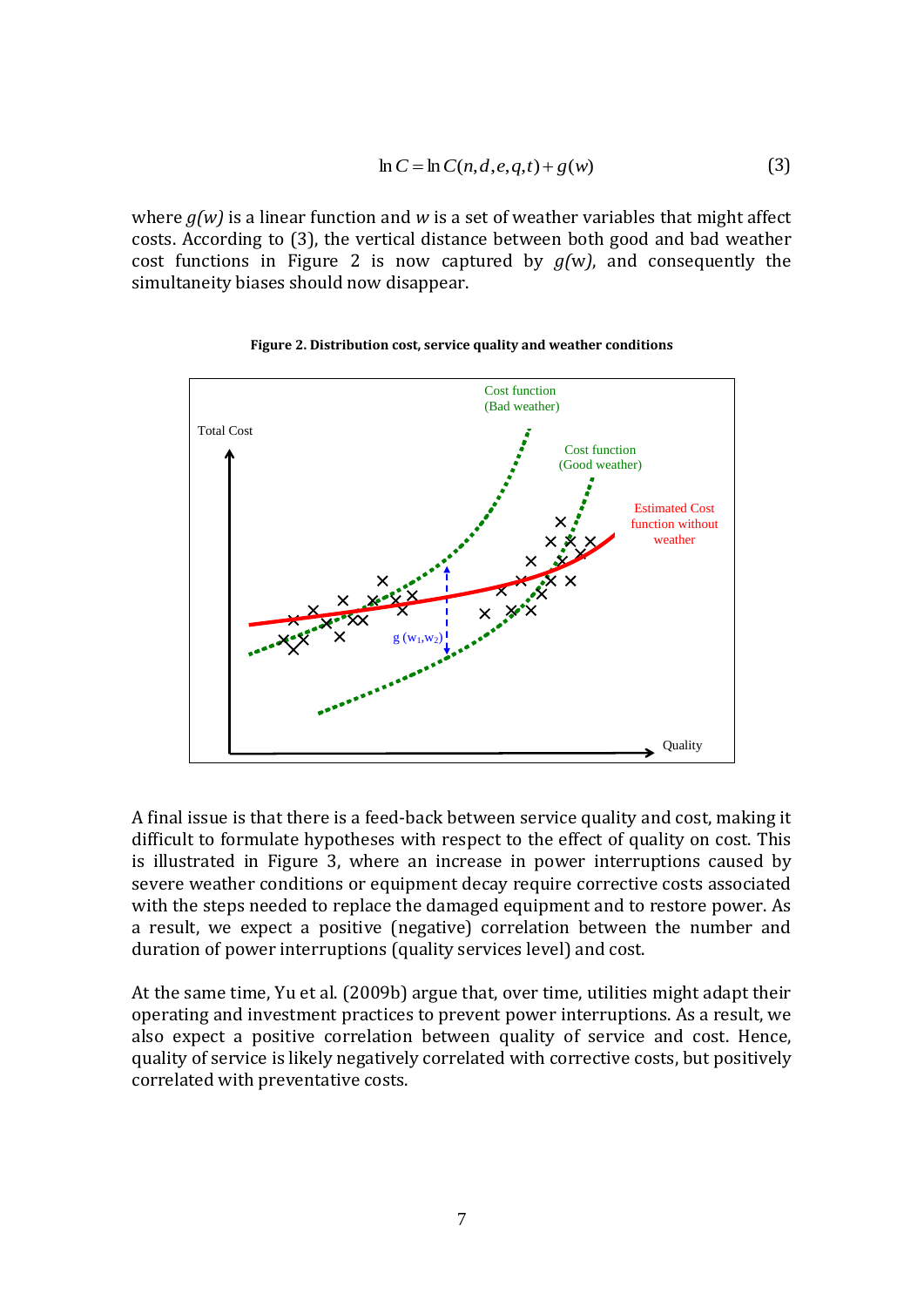

#### **Figure 3. Preventative vs. corrective cost**

We attempt to distinguish between the types of cost by taking into account that each cost maintains a different relationship with quality of service (number and duration of power interruptions) over time. In other words, some costs are likely correlated with contemporaneous interruptions, while other costs with future or expected interruptions. These (inter)temporal relationships are represented in Figure 4. The figure assumes that corrective costs are logically explained just by contemporaneous power interruptions – i.e. number of minutes lost per customer for planned and unplanned interruptions lasting three minutes or longer, *q*=CML.<sup>8</sup> On the other hand, the distribution utilities were incentivized to reduce both the number and duration of interruptions during the period analyzed in the present paper. In 1999, the distribution performance standards were introduced, and the third price review period (2000-2005) introduced an incentive scheme of penalties and rewards focuses on improving rather than maintaining the level of quality.<sup>9</sup> Given this incentive scheme, it is reasonable to assume that each utility has invested in specific equipment every period to prevent power interruptions in the future.<sup>10</sup> Obviously, these preventative costs might have also a contemporaneous effect on *q*, resulting in the contemporaneous relationship between total cost and customer minutes lost being indeterminate as the relationship of *q* with preventative cost is negative, while it is positive with corrective costs.

<sup>8</sup> From 2005/06 Ofgem adds 50% of planned interruptions to planned interruptions as consumer surveys showed that electricity consumers are less affected by the latter.

<sup>&</sup>lt;sup>9</sup> It is noteworthy that Ofgem assigned a higher incentive percentage to customer minutes lost rather than number of customers interrupted targets, which shows the relative importance of reducing the length as opposed to the number of interruptions (Yu et al., 2009a).

 $10$  In this sense, it is important to recall that previous studies have showed that utilities have responded to quality of service incentives (Jamasb and Pollitt, 2007; Tangeras, 2009).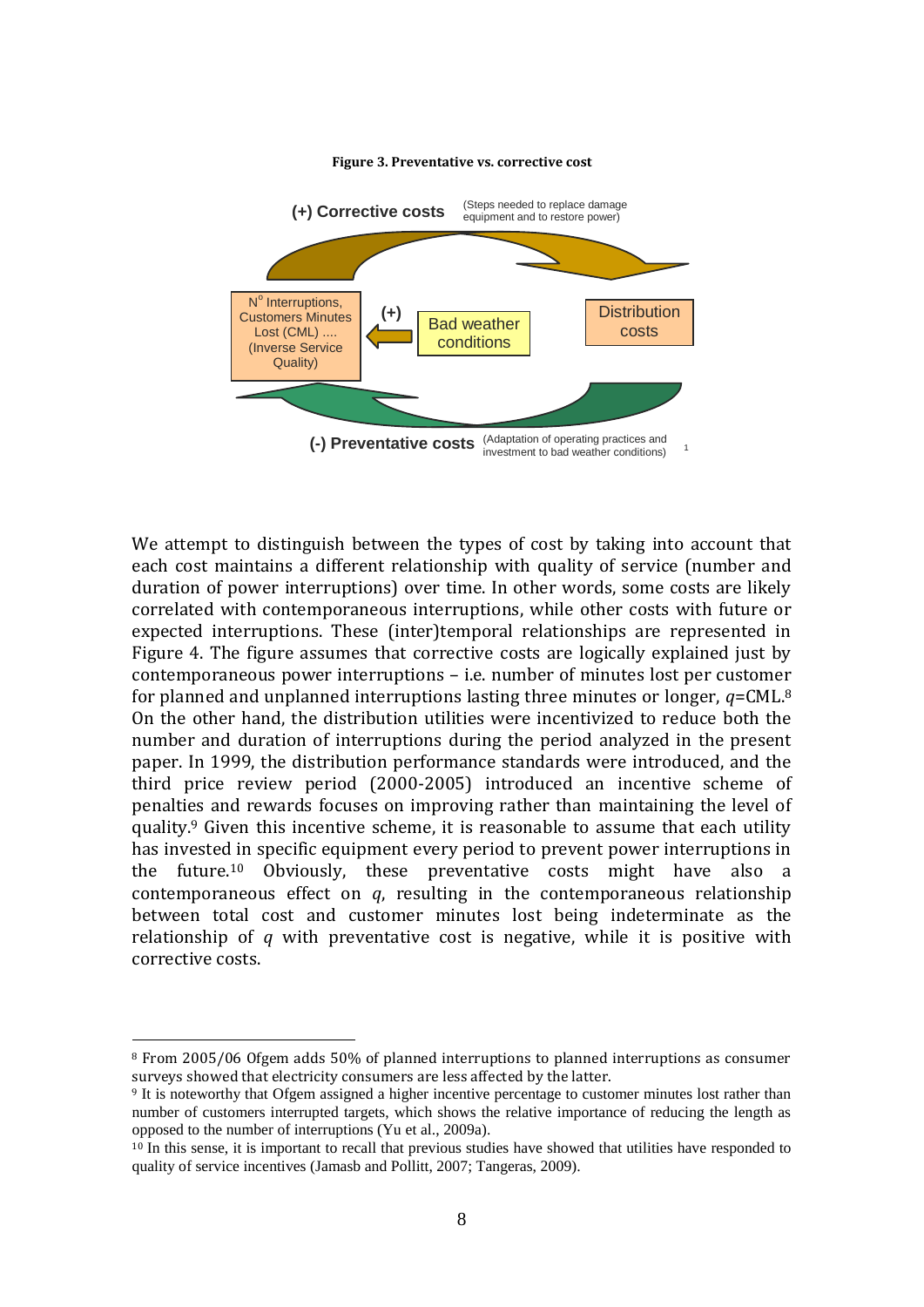

Before describing the implications of this theoretical framework for the specification of the cost function (3), we test whether it is supported by the data. If the above framework is correct: *i)* the dependence of *q* on contemporaneous expenditures is likely not statistically significant because not all new equipment to prevent power interruptions are available at the beginning of the period and the negative, although weak, effect on *q* of preventative costs offsets the positive effect of corrective cost; and *ii)* customer minutes lost reductions should depend on past rather than contemporaneous expenditures.

In order to test these hypotheses we estimate several models using *q*=CML as a dependent variable, and past and contemporaneous values of Totex as explanatory variables. A summary of the results are shown in Table 1.<sup>11</sup> In all models, Totex lagged one period is always statistically significant, indicating that changes in *q* depend indeed on past expenditures, as predicted by the framework outlined above. Note, however, that Totex lagged two periods is not statistically significant, even when other cost variables are not included in the model. Also, as expected, the contemporaneous value of Totex does not have a significant effect on current *q*.

|                                                       | <b>Model 1</b> | <b>Model 2</b> | <b>Model 3</b>                                                                                     | Model 4                                 | Model 5 |
|-------------------------------------------------------|----------------|----------------|----------------------------------------------------------------------------------------------------|-----------------------------------------|---------|
| <b>Totex</b>                                          | No             | No             | -                                                                                                  | -                                       | -       |
| $Totex(-1)$                                           | Yes            | $\blacksquare$ | Yes                                                                                                | -                                       | Yes     |
| $Totex(-2)$                                           | No             | ۰              | -                                                                                                  | No                                      | No      |
| R-squared                                             | 10.6%          | 7.8%           | 10.4%                                                                                              | 6.8%                                    | 10.4%   |
| $\sim$ $\sim$ $\sim$ $\sim$ $\sim$ $\sim$<br>$\cdots$ |                | $\sim$ $\sim$  | $\mathbf{A}$ , $\mathbf{A}$ , $\mathbf{A}$ , $\mathbf{A}$ , $\mathbf{A}$ , $\mathbf{A}$<br>$\cdot$ | $\cdot$ $\cdot$ $\cdot$ $\cdot$ $\cdot$ | .       |

**Table 1. Relationship between quality service and contemporaneous and past expenditures**

**Notes: Yes (No) indicates that the coefficient is (not) statistically significant at 5%. Dependent variable:**  *q***=CML**

<u>.</u>

<sup>&</sup>lt;sup>11</sup> The details of these estimations are available upon request. In order to control for the effect of weather conditions on CML we included weather variables in all models. A fixed-effect (FE) estimator was used as we are interested in temporal changes (i.e. within-firm variations) rather than differences among the utilities. The R-squared statistic is always very low  $\left( \langle 11\% \rangle \right)$ , indicating the existence of other factors not accounted by weather variables and past and contemporaneous values of Totex influencing CML.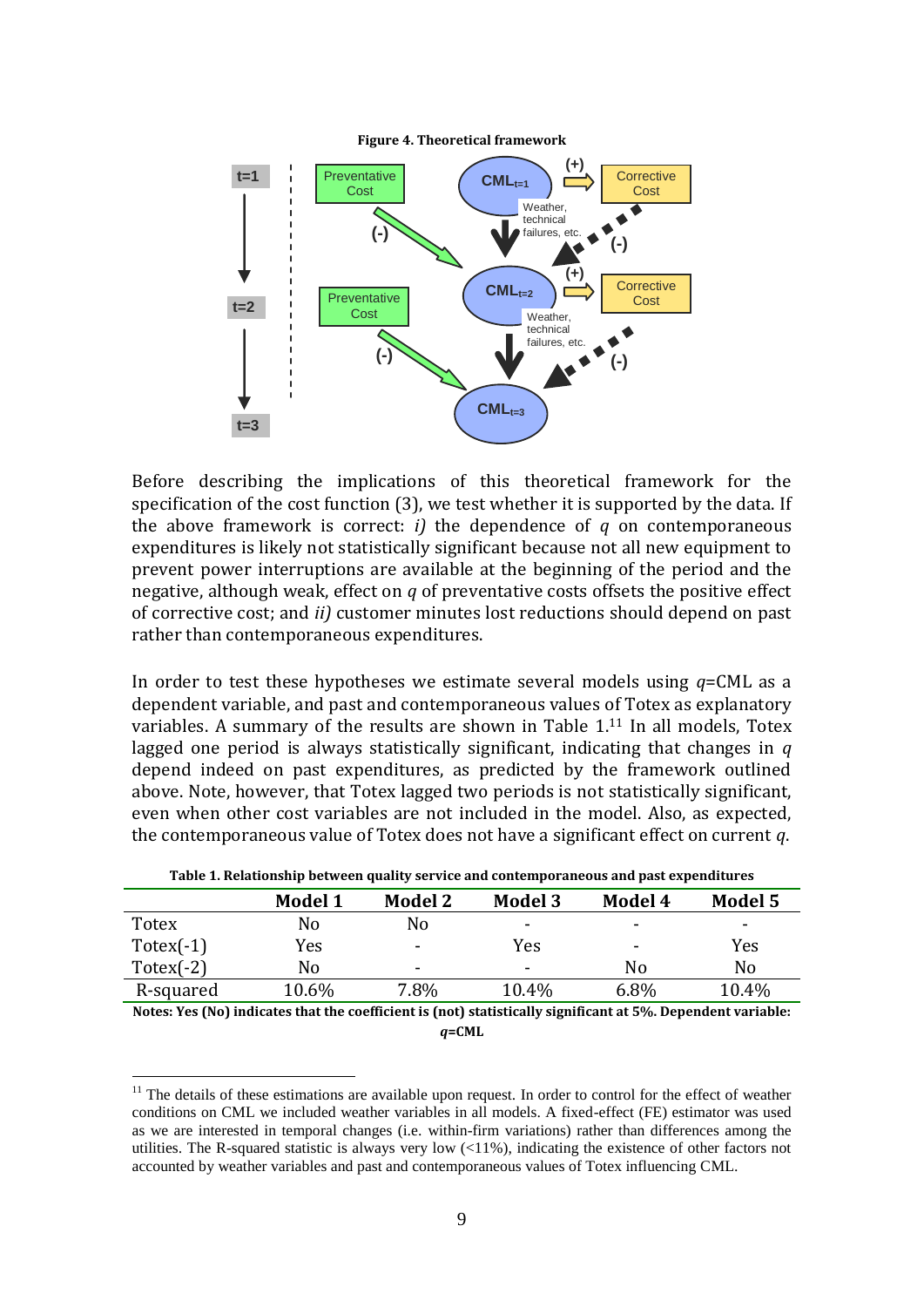The results in Table 1 seem to support the theoretical framework described in Figure 4.<sup>12</sup> Next we examine the implications of this theoretical framework on the specification of the cost function (3). In particular, we can hypothesize from Figure 4 that: *i)* corrective cost depends exclusively on contemporaneous customer minutes lost, *q*; *ii)* preventative cost depends on expected customer minutes lost; *iii)* Totex depends on both contemporaneous and expected customer minutes lost;<sup>13</sup> and *iv*) while the effect of contemporaneous customer minutes lost on Totex might be both positive or negative, the effect of expected customer minutes lost on Totex should be negative and larger in absolute terms.

In summary, if the above framework holds, the cost function in (3) should be written as:

$$
\ln C = \ln C(n, d, e, q, Eq, t) + g(w) \tag{4}
$$

where *Eq* is the expectation in *t* about customer minutes lost in *t+1*. In this specification, the derivative of cost with respect to *Eq* allows us to measure, once we change its sign, the real marginal cost of quality improvements as this derivative is not "contaminated" by corrective cost effects.<sup>14</sup> The sign of the derivative of cost with respect to *q* is unknown as it captures both corrective and preventative effects.

The magnitude of power interruptions in the future is not observed by the utilities (but it is observed by the researchers). For this reason their decisions are likely based on expected values. These expected values are in turn conditioned by the firm-specific targets set by Ofgem to incentivize improvements in service quality. The expected values, however, are not observed by the researchers. Hence, we replace *Eq* by *q* at *t+1*, that is,

$$
\ln C_{ii} = \ln C(n_{ii}, d_{ii}, e_{ii}, q_{ii}, q_{i+1}, t) + g(w_{ii}) + \varepsilon_{ii}
$$
\n(5)

where subscript *i* stands for utilities, subscript *t* stands for time period, and  $\varepsilon_t$  is the classical error term. We expect the classical errors-in-variables attenuation bias where the coefficient of the variable measured with error is biased toward zero (Wooldridge, 2002). Therefore, the marginal cost of quality of service improvement estimated using (5) can be viewed as a lower-bound of the real marginal costs.

<u>.</u>

<sup>&</sup>lt;sup>12</sup> Since preventive and corrective costs might be also applied for reducing energy losses, we have carried out a similar analysis for energy losses as dependent variable. However, none of the coefficients of past and contemporaneous values of Totex were statistically significant.

<sup>&</sup>lt;sup>13</sup> The difference between expected and future customer minutes lost is explained below.

<sup>&</sup>lt;sup>14</sup> One can argue that some corrective costs might have a preventative effect. In this case, however, its relationship with future customer minutes lost is of the same sign as the *pure* preventative costs.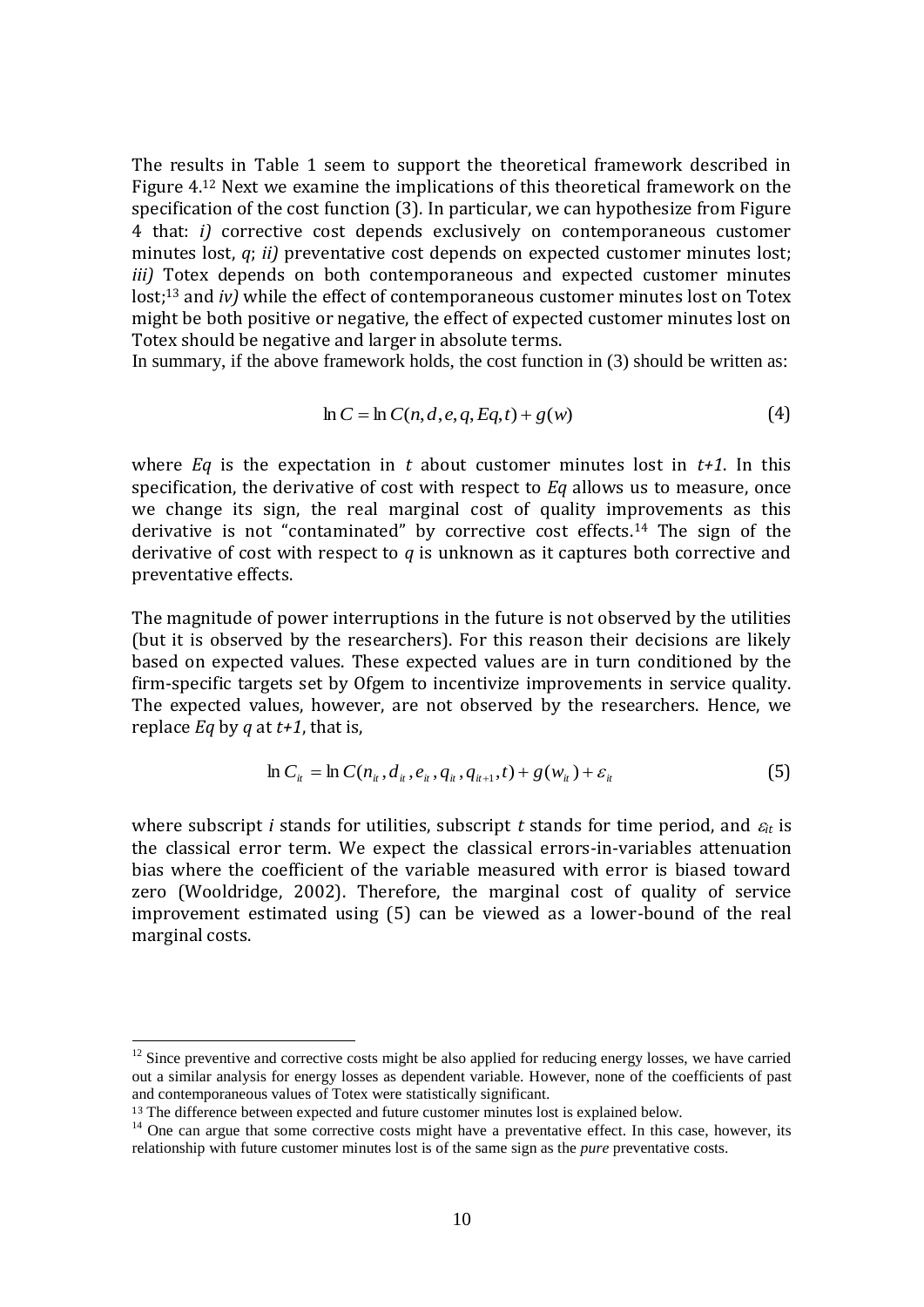#### **3. Estimation strategy**

In addition to including weather variables as cost determinants, a fixed-effect type estimator is used to control for unobserved heterogeneity among firms that might be correlated with the explanatory variables. The traditional fixed-effect (FE) estimator in the present application may be inappropriate as many crucial determinants of utility costs, such as the energy delivered, the number of customers, or the network length are persistent or rarely variant variables. Plumper and Troeger (2007) pointed out that the FE estimator may be inappropriate because the information between firms is mostly ignored, and the estimates of rarely changing variables are inefficient. In order to address this issue, they propose using the Fixed Effect Vector Decomposition (FEVD) method. They show, through a Monte Carlo analysis, that FEVD has a better performance than OLS, Random Effect Estimator, and the Hausman–Taylor Estimator if time variant and time invariant variables are correlated with fixed effects.

If we use the traditional FE estimator to estimate our cost function, the model to be estimated can be re-written as follow:

$$
\ln C_{ii} = \left[ \alpha + \beta x_{ii} + \delta z_{ii} \right] + \eta_i + \varepsilon_{ii}
$$
\n<sup>(6)</sup>

In this equation we have re-label the cost explanatory variables according to their time (within-firm) variability: *xit* stands for variables that vary notably over time (such as prices or service quality), and *zit* stands for rarely variant variables or time-invariant (e.g. number of customers or network length). The key characteristic of the FE estimator is that it eliminates the concern about any individual fixed error term,  $\eta_i$ , by focusing solely on how much companies vary from their time-means. This is known as the within-firm variation and shown in equation (7):

$$
\ln C_{it} - \overline{\ln C}_{i} = \beta \left( x_{it} - \overline{x}_{i} \right) + \delta \left( z_{it} - \overline{z}_{i} \right) + \varepsilon_{it} - \overline{\varepsilon}_{i}
$$
(7)

where

$$
\overline{\ln C}_{i} = \frac{1}{T} \sum_{t=1}^{T} \ln C_{it} \quad , \quad \overline{x}_{i} = \frac{1}{T} \sum_{t=1}^{T} x_{it} \quad , \quad \overline{z}_{i} = \frac{1}{T} \sum_{t=1}^{T} z_{it} \quad , \quad \overline{\varepsilon}_{i} = \frac{1}{T} \sum_{t=1}^{T} \varepsilon_{it}
$$

By eliminating the unobserved fixed effect, *i*, unbiased estimates of the *x* variables can be obtained even if the explanatory variables are correlated with the fixed error effect. Since the FE model focuses solely on explaining the within-firm variation, and all of the between-firm information is mostly ignored, it is not possible to obtain reliable estimates on variables that have low within-firm variation using a FE estimator. Moreover, in the extreme case that  $z_{it} = z_i$ , the FE estimator is not able to distinguish the effect of time-invariant explanatory variables from the fixed effects. The coefficients of persistent variables or rarely variant variables usually become statistically insignificant as their effect are being also captured by the fixed effects.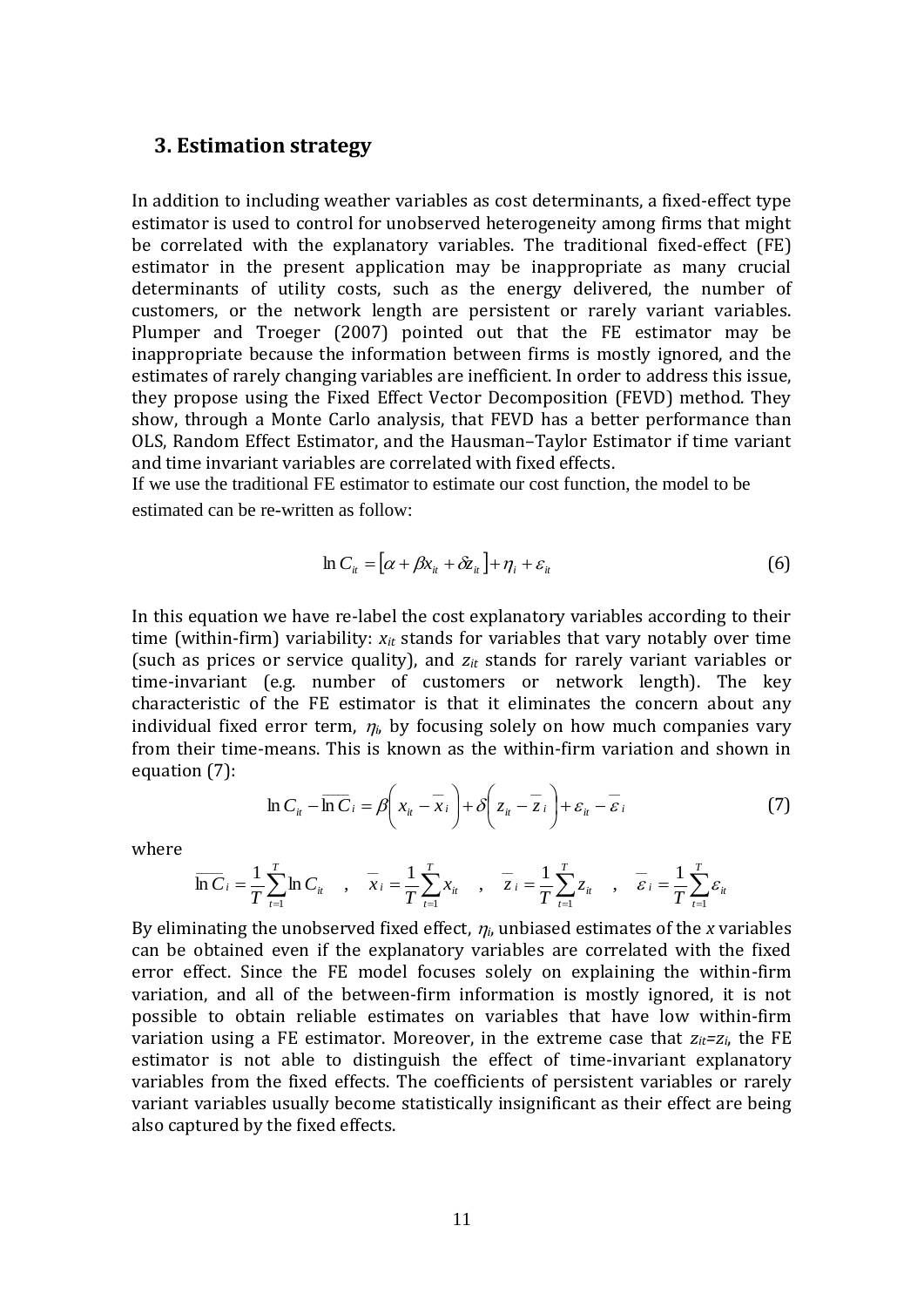However, in our present application rarely variant variables such as the energy delivered, the number of customers, or the network length are crucial cost determinants, and their parameters should be estimated properly. In order to address this issue, Plumper and Troeger (2007) proposed using the FEVD estimator, based on the former FE estimator. The FEVD is a three-stage estimator. In first stage, the fixed effects vector decomposition procedure carries out a standard FE model to obtain estimates of the fixed effects. These can be obtained using the following expression:<sup>15</sup>

$$
\eta_i = \overline{ln C_i} - \hat{\beta} \overline{x_i} - \hat{\delta} \overline{z_i}
$$
 (8)

The estimated fixed effects using (8) are not the same as the true unobservable heterogeneity outlined in equation (6) as they also contain the intercept, the eliminated information contained in time-invariant variables, as well as the mean effects of the rarely variant variables. For this reason, Plumper and Troeger (2007) suggest decomposing in a second stage the estimated fixed effects into a part that is observable and a part that is not. The decomposition takes place using both time-invariant and rarely invariant variables to predict the estimated fixed effects obtained from stage one:

$$
\hat{\eta}_i = \phi_0 + \phi z_i + \omega_i \tag{9}
$$

The error term  $\omega_i$  in equation (9) captures the true unobservable component  $\eta_i$ . In the third stage, the full model (time variant, time invariant, rarely changing variables) is estimated by OLS, including the unexplained part of the decomposed fixed effect vector obtained in the second stage:

 $\overline{\phantom{a}}$ 

$$
\ln C_{ii} = [\alpha + \beta x_{ii} + \delta z_{ii}] + \zeta \hat{\omega}_i + \varepsilon_{ii}
$$
\n(10)

#### **4. Data and sample**

<u>.</u>

We utilize the same dataset as in Yu et al. (2009b) and Jamasb et al. (2010) on 12 distribution networks in the UK for the 1995/96 to 2002/03 period. The crosssectional and time dimension of our panel data set is conditioned by availability of weather data. Two companies were excluded as complete data records of weather in their service areas were not available. In addition, we excluded the 2003/04 data from the analysis, which had been subject to adjustment in order to control for weather related atypical costs. 16

Two weather stations in the service area of the companies were selected to represent each firm and the averages of their measurements was taken (if two

<sup>&</sup>lt;sup>15</sup> Here we assume that all z variables have a, albeit low, within-firm variation. Otherwise, the fixed

effects should be obtained using only the average values of the high-within-firm-variation variables.

<sup>&</sup>lt;sup>16</sup> It should be noted that we use data on service quality for the years 2003/2004 in order to compute the expected customer minutes in the future.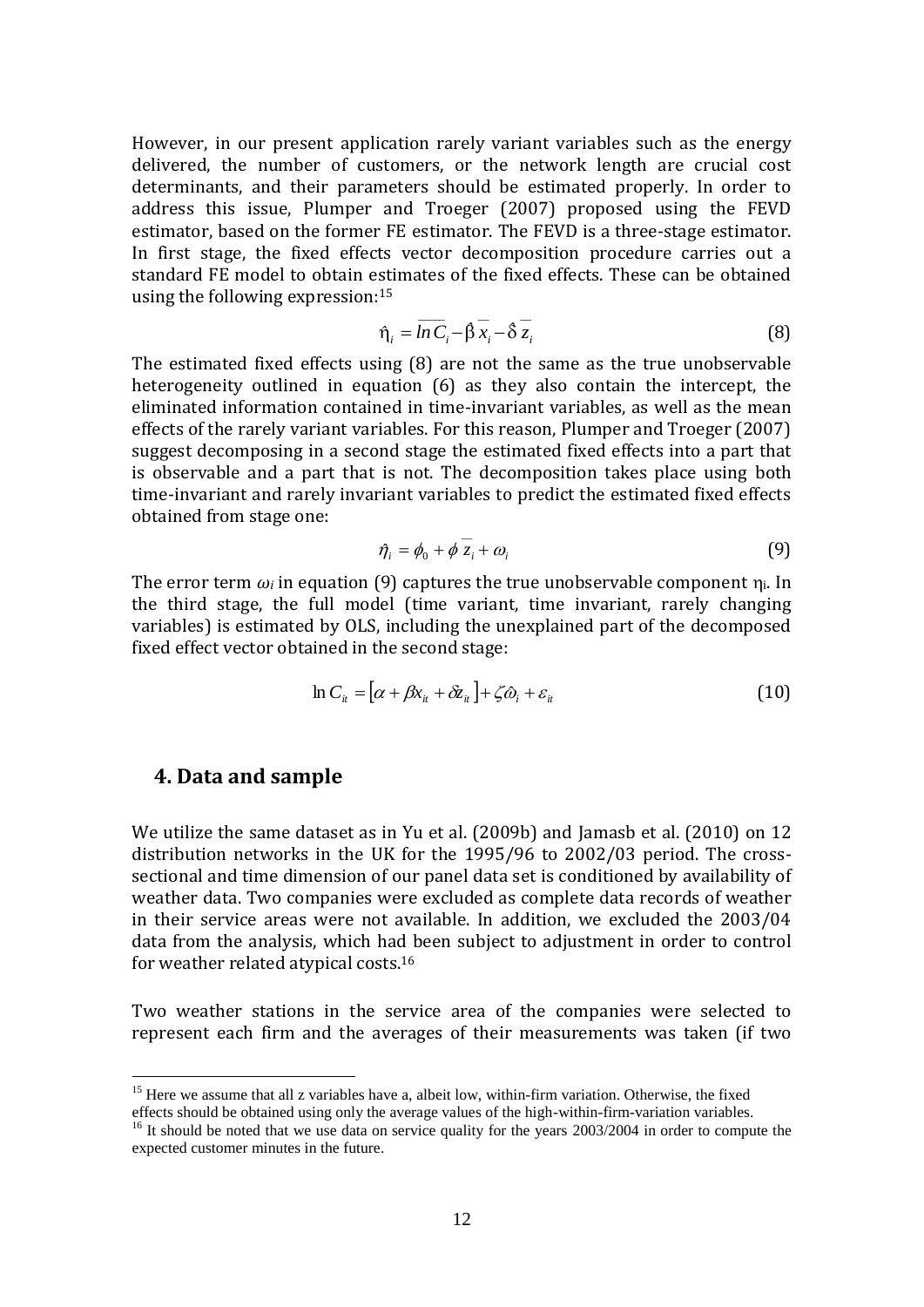weather stations were not available, one weather station was used). All yearly weather data is used to maximize the use of the information available for each company. We use four weather variables, viz. minimum air temperature (*mate*),the number of days when minimum concrete temperatures were below zero degrees (*dcte*), the number of days with heavy hail (*dhail*), and the number of days with heard thunder (*dthu*). In Jamasb et al. (2010) we have shown that these were sufficient to control for most of the effect of weather conditions on costs.

Table 2 reports the summary statistics of the data used. The monetary and physical data for the inputs and outputs are based on publications and information from Ofgem. The data on service quality is mainly based on information from Ofgem's annual Electricity Distribution Quality of Service Report. The weather data were obtained from the UK Meteorological office for most observation stations. All monetary variables are expressed in 2003 real terms. Temperatures are expressed in degrees Celsius and the remaining variables are expressed in number of days per year.

|                                                             | Table 2: Descriptive Statistics (96 Observations) |                    |        |              |                  |            |
|-------------------------------------------------------------|---------------------------------------------------|--------------------|--------|--------------|------------------|------------|
| <b>Description</b>                                          | Variable                                          | Unit               | Mean   | Std.<br>dev. | Min              | <b>Max</b> |
| Total expenditures                                          | <b>Totex</b>                                      | Million £          | 177.38 | 62.80        | 74.86            | 373.88     |
| Capital expenditures                                        | Capex                                             | Million £          | 85.92  | 33.00        | 36.00            | 203.94     |
| Operational<br>expenditures                                 | <i>Opex</i>                                       | Million £          | 91.46  | 43.52        | 30.64            | 267.02     |
| Network length                                              | $\boldsymbol{n}$                                  | Thousand<br>Km     | 55.84  | 15.27        | 32.002           | 92.121     |
| Network density=<br>(Energy delivered) /<br>Network length) | $\overline{d}$                                    | GWh / Km           | 0.37   | 0.07         | 0.15             | 0.48       |
| <b>Energy Distribution</b><br>Losses                        | $\boldsymbol{e}$                                  | Thousand<br>GWh    | 1.53   | 0.58         | 0.36             | 2.61       |
| CML=(Customer<br>minutes lost) $x$ (n° of<br>customers)     | q                                                 | Million<br>Minutes | 163.75 | 76.58        | 60.67            | 670.58     |
| Minimum air<br>temperature                                  | mate                                              | Degrees C          | 1.06   | 1.57         | $-1.9$           | 5.7        |
| Hail                                                        | dhail                                             | Days               | 2.25   | 2.66         | $\boldsymbol{0}$ | 14         |
| Thunder                                                     | dthu                                              | Days               | 10.57  | 5.93         | $\overline{2}$   | 27.4       |
| Concrete temperature                                        | dcte                                              | Days               | 57.76  | 22.97        | 14.6             | 107.5      |
| Willingness-to-pay                                          | <b>WTP</b>                                        | E/min              | 1.93   | 0.61         | 0.87             | 3.82       |

**Description of the Weather Variables:** *mate***=Minimum air temperature (lowest monthly average).**  *dcte***=Number of days when minimum concrete temperature was below zero degrees C.** *dhail***=Number of days when hail fell (00-24 GMT) ie. solid precipitation with a diameter 5mm or more.** *dthu***=Number of days when thunder was heard.**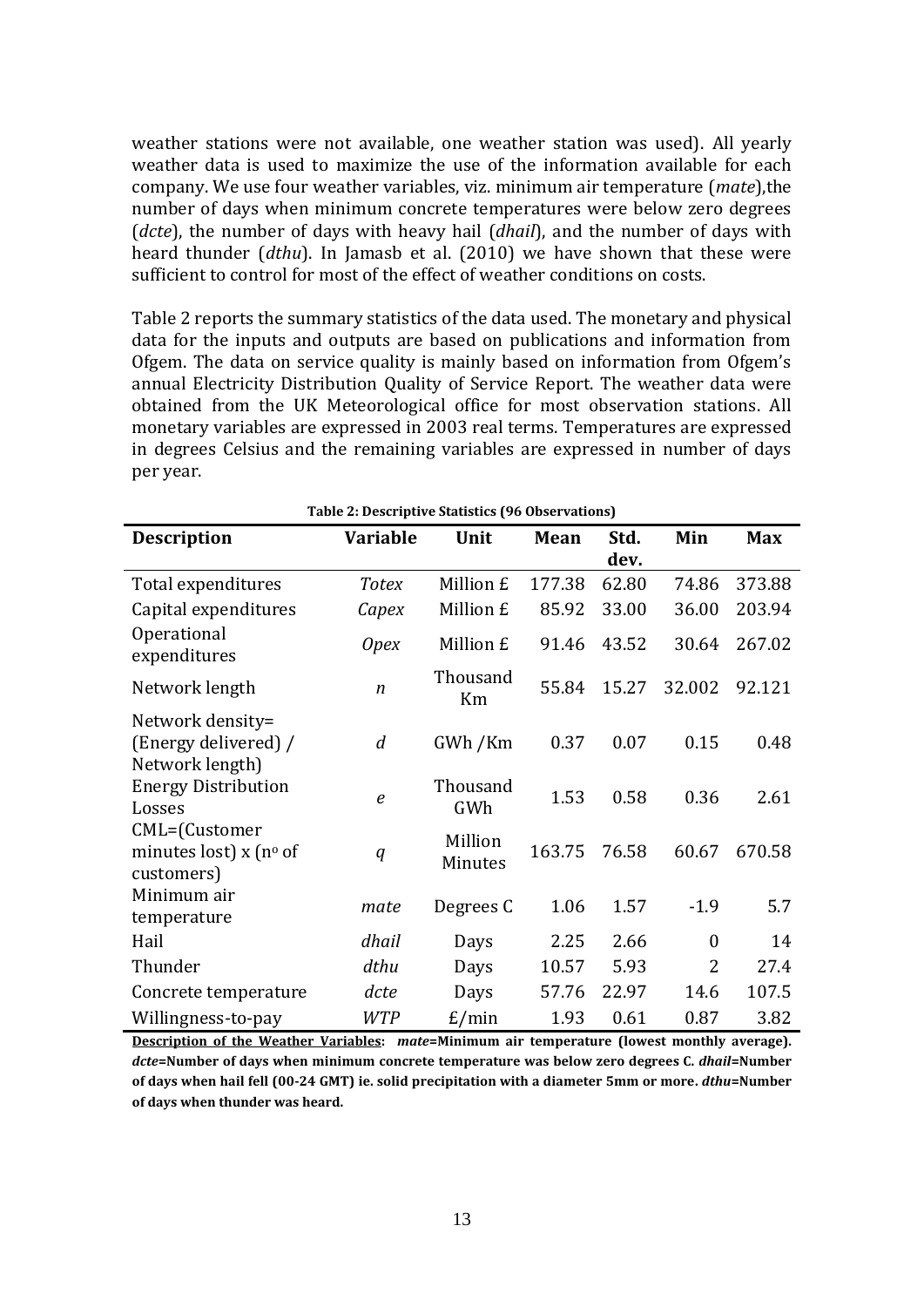# **5. Empirical results**

According to Section 2 we estimate a translog specification of the cost function (5). This function can be interpreted as second-order approximation to the companies' underlying cost function. All explanatory variables were divided by the sample geometric mean, so the first order parameters can be interpreted as elasticities at the sample geometric means. Table 3 shows the parameter estimates. Using the Breusch-Pagan LM chi-squared test we reject the null hypothesis of no heteroskedasticity at the 5% percent level of significance for all specifications of the cost function. Although accounting for heteroskedasticity does not produce significant changes in inference, we report the White heteroskedasticity-consistent t-ratios.

Table 3 shows the estimated coefficients using OLS, FE and FEVD. All elasticities in the OLS model have their expected signs at the sample geometric mean: the estimated first-order coefficients of network length (*nit*) and network density (*dit*) are positive and statistically significant, and the coefficient of energy losses (*eit*) and lead of the customer minutes lost  $(q_{it+1})$  are negative, suggesting a positive marginal cost of quality improvements that we discuss later. As expected, the effect of contemporaneous customer minutes lost (*qit*) on Totex is not statistically significant. This suggests that contemporaneous power interruptions are positively correlated with corrective cost, but negatively correlated with costs caused by the acquisition of new equipment to prevent power interruptions (in the future). Overall, these results seem to support the theoretical framework described in Figure 4.

|                                 | <b>OLS</b> |           | FE        |           | <b>FEVD</b> |           |
|---------------------------------|------------|-----------|-----------|-----------|-------------|-----------|
| Variable                        | parameter  | robust-t  | parameter | robust-t  | parameter   | robust-t  |
| $\ln n_{it}$                    | 1.3137     | 8.7892    | 0.6714    | 0.4663    | 1.2086      | 7.7896    |
| $\ln d_{it}$                    | 0.7845     | 4.2300    | $-0.1387$ | $-0.2491$ | 0.6808      | 3.7828    |
| $\ln e_{it}$                    | $-0.2969$  | $-2.8668$ | $-0.0737$ | $-0.3475$ | $-0.2568$   | $-2.4902$ |
| $\ln q_{it}$                    | $-0.0341$  | $-0.4747$ | 0.0010    | 0.0126    | 0.0093      | 0.1257    |
| $\ln q_{it+1}$                  | $-0.2480$  | $-3.0383$ | $-0.1919$ | $-2.2565$ | $-0.2160$   | $-2.7604$ |
| $1/2(\ln n_{it})^2$             | 1.7211     | 1.0945    | 5.5295    | 1.4673    | 1.6463      | 1.1039    |
| $1/2(\ln d_{it})^2$             | $-0.4202$  | $-0.3202$ | 1.4715    | 1.0862    | $-0.5422$   | $-0.4197$ |
| $1/2(\ln e_{it})^2$             | $-0.6036$  | $-1.2321$ | $-0.1490$ | $-0.2008$ | $-0.3739$   | $-0.8167$ |
| $1/2(\ln q_{it})^2$             | 0.6710     | 1.9141    | 0.3854    | 0.9031    | 0.4614      | 1.3446    |
| $1/2(\ln q_{it+1})^2$           | 0.3961     | 1.1266    | 0.4137    | 1.1734    | 0.4154      | 1.2001    |
| $\ln n_{it} \cdot \ln d_{it}$   | 0.6638     | 0.5203    | 0.2362    | 0.1496    | 0.9398      | 0.7790    |
| $\ln n_{it} \cdot \ln e_{it}$   | $-0.2116$  | $-0.2246$ | $-0.7062$ | $-0.6110$ | $-0.3896$   | $-0.4481$ |
| $\ln n_{it} \cdot \ln q_{it}$   | $-0.2797$  | $-0.5321$ | 0.0875    | 0.1586    | $-0.0816$   | $-0.1545$ |
| $\ln n_{it} \cdot \ln q_{it+1}$ | 0.1543     | 0.2289    | $-0.0574$ | $-0.0841$ | $-0.0805$   | $-0.1183$ |
| $\ln d_{it} \cdot \ln e_{it}$   | 0.5495     | 0.7925    | $-0.0393$ | $-0.0561$ | 0.3875      | 0.6240    |
| $\ln d_{it} \cdot \ln q_{it}$   | 0.7856     | 1.8963    | 0.8472    | 1.9838    | 0.8426      | 2.0387    |
| $\ln d_{it} \cdot \ln q_{it+1}$ | $-0.7298$  | $-1.5345$ | $-0.0947$ | $-0.1783$ | $-0.6232$   | $-1.3349$ |
| $\ln e_{it} \cdot \ln q_{it}$   | $-0.4021$  | $-1.8871$ | $-0.3348$ | $-1.4702$ | $-0.4003$   | $-1.8977$ |
| $\ln e_{it} \cdot \ln q_{it+1}$ | 0.2077     | 0.6096    | 0.2728    | 0.7830    | 0.1867      | 0.5505    |

**Table 3. Translog cost function parameter estimates.** *Dependent variable***: lnTotex**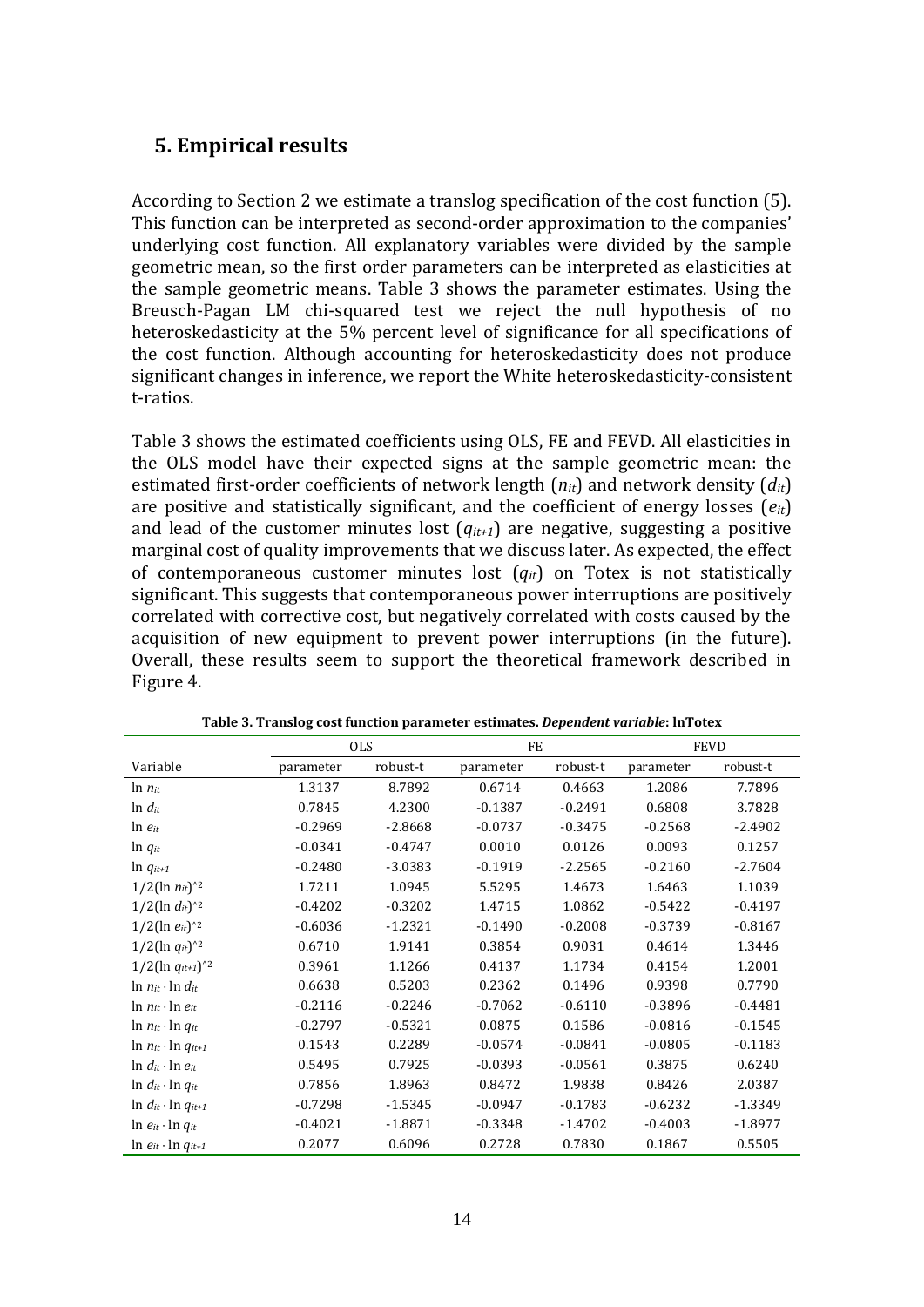| $\ln q_{it} \cdot \ln q_{it+1}$ | $-0.8958$                | $-2.6992$                | $-0.9303$                | $-2.4735$                | $-0.8400$ | $-2.6355$ |
|---------------------------------|--------------------------|--------------------------|--------------------------|--------------------------|-----------|-----------|
| t                               | $-0.0875$                | $-10.2738$               | $-0.0895$                | $-6.1815$                | $-0.0873$ | $-10.243$ |
| $mate_{it}$                     | 0.0827                   | 3.6185                   | 0.1170                   | 5.3073                   | 0.0877    | 4.0957    |
| $dcte_{it}$                     | 0.0318                   | 3.9541                   | 0.0216                   | 1.7615                   | 0.0336    | 4.2502    |
| $d$ hai $l$ <sub>it</sub>       | 0.0047                   | 1.1771                   | 0.0072                   | 1.2156                   | 0.0087    | 1.6125    |
| $d$ thu $_{it}$                 | 0.0060                   | 3.8060                   | 0.0051                   | 2.4659                   | 0.0063    | 4.0806    |
| Intercept                       | 5.5325                   | 147.241                  | $\overline{\phantom{a}}$ | $\overline{\phantom{a}}$ | 5.5462    | 139.267   |
| <b>Fixed Effects</b>            | $\overline{\phantom{a}}$ | $\overline{\phantom{a}}$ | $\overline{\phantom{0}}$ |                          | 0.8983    | 1.7664    |
|                                 |                          |                          |                          |                          |           |           |
| R-squared                       |                          | 0.8332                   | 0.7192                   |                          | 0.8389    |           |
|                                 |                          |                          |                          |                          |           |           |

The FE estimator allows us to control for unobserved heterogeneity among firms that may be correlated with the explanatory variables. The use of the FE estimator in the present application is clearly inappropriate as the first-order coefficients of network length (*nit*), network density (*dit*) and energy losses (*eit*) are not statistically significant. This is caused by the fact that the within variation of these variables (i.e. the variation over time with respect to the respective firm average) is very low (Table 4). Indeed, the within firm variation of network length, network density and energy losses is much lower than the variation among firms, i.e. the between variation. As many relevant cost determinants have large between-towithin variations, a large amount of observable information will be discarded when using the FE model. Depending on the correlation between the unobservable heterogeneity and any cost determinant, estimation using FEVD might be the preferred estimation strategy.<sup>17</sup>

| Variable      | Between | Within  | Between-to-within ratio |
|---------------|---------|---------|-------------------------|
| $\ln n_{it}$  | 0.27620 | 0.02693 | 10.25509                |
| $\ln d_{it}$  | 0.24396 | 0.06310 | 3.86661                 |
| $\ln e_{it}$  | 0.42712 | 0.14131 | 3.02259                 |
| $\ln q_{it}$  | 0.28697 | 0.25465 | 1.12693                 |
| $ln q_{it+1}$ | 0.32038 | 0.24386 | 1.31382                 |

**Table 4. Between and within standard deviations**

Since the between-to-within variation of network length is larger than 10, it is larger than 3 for network density and energy losses, FEVD is likely a better estimator than FE. For this reason, we estimate a FEVD model using these three variables, their squares and their interactions as regressors in the second stage. The final estimates are obtained by estimating (5) including, as an additional regressor, the unexplained part of the decomposed fixed effect vector obtained in the second stage. The FEVD results are shown in the last two columns in Table 3.

<sup>&</sup>lt;sup>17</sup> Plumper and Troeger (2007) advocate using the ratio between-to-within variation as a way of distinguishing whether a particular variable can be better estimated using FEVD. Using Monte Carlo simulations, they show that this ratio, however, depends on how well the particular variable in question is correlated with the unobservable heterogeneity. For example, when the correlation is 0.5 the between-towithin ratio must exceed 2.8 for the FEVD to be the superior estimator. When the correlation drops to 0.3 the between-to-within the person ratio only needs to be 1.7.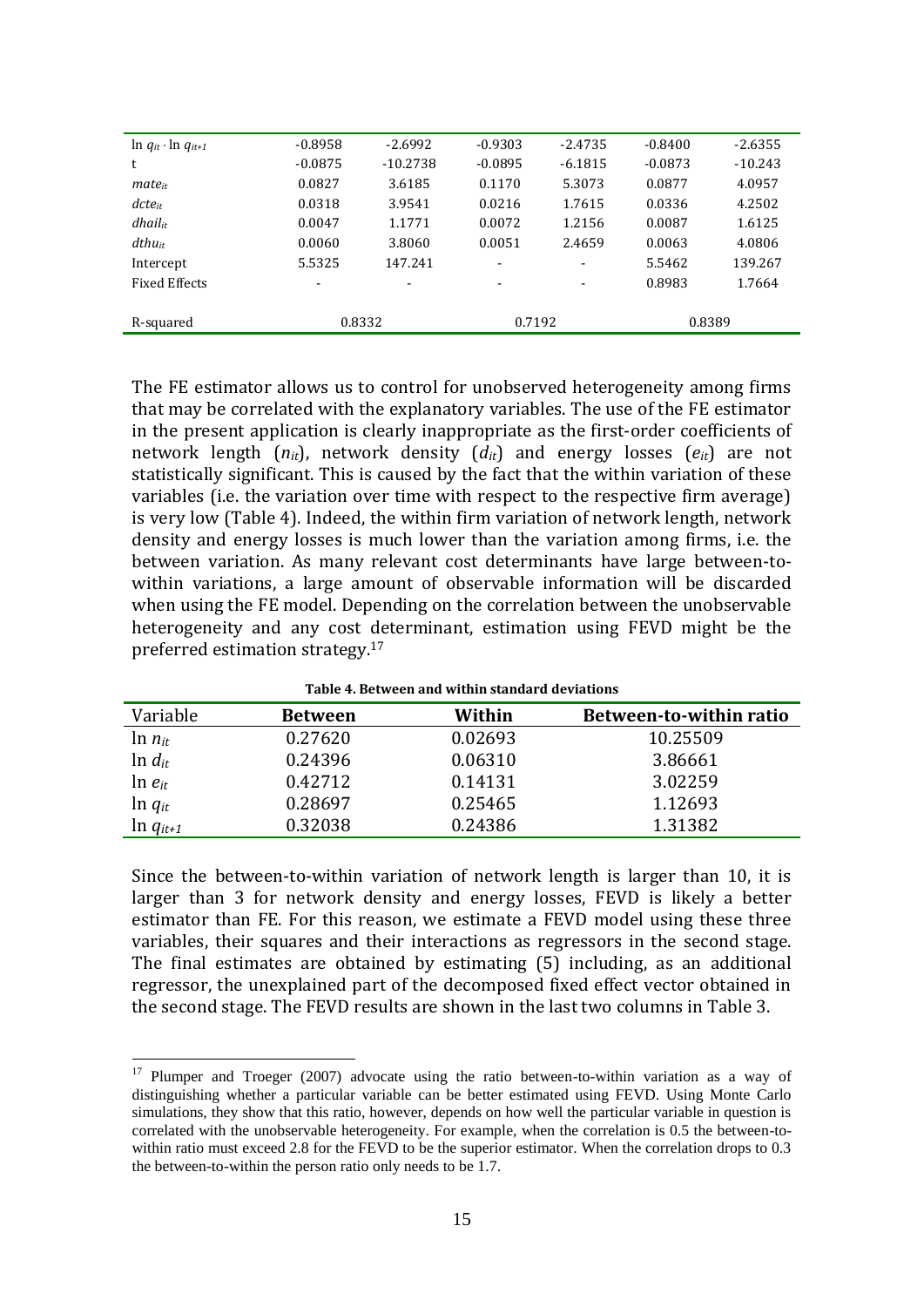The last two columns in Table 3 show that all elasticities of Totex with respect network length, network density, energy losses and the lead of the customer minutes have again their expected signs at the sample geometric mean, i.e. the coefficients of  $n_{it}$  and  $d_{it}$  are positive, the coefficients of  $e_{it}$  and  $q_{it+1}$  are negative, and the effect of *qit* on Totex is not statistically significant. The coefficient of the residual fixed effects is close to unity. We use this result as evidence that the FEVD model is well specified. Although the magnitudes of the first-order FEVD coefficients are somewhat less than the OLS counterparts, they are quite similar, indicating that most of the fixed effects are explained by rarely variant variables (i.e. network length, network density and energy losses)<sup>18</sup>, and that the use of the FE estimator is not appropriate in the present application.

On the other hand, the coefficient of the time trend is negative and statistically significant, indicating either a general increase in cost efficiency or the existence of technical progress in the sector. This improvement in performance may be caused by the current regulatory regime in the UK as each firm is incentivized to save both operating cost and capital cost. It is worth mentioning that when Capex is used as the dependent variable (see Appendix) the improvement in performance is lower (about 3%) than when we use Totex (about 8%). This implies that the rate of improvement in Opex is much larger than in Capex.This is a reasonable result as in the UK a firm receives greater benefits from saving Opex than Capex (Ofgem, 2003) over the sample period<sup>19</sup>. Hence, this result seems to support the former notion that the current regulation framework in the UK has distorted significantly the allocation of operating and capital inputs. Regarding the weather factors, most weather coefficients are statistically significant (even when we control for unobserved time-invariant variables) indicating that weather conditions matter and that they should be included as cost determinants.<sup>20</sup>

Network length  $(n_{it})$  and network density  $(d_{it})$  allow us to measure respectively economies of scale and economies of density. Economies of scale are related to system expansion at constant density and hence it can be measured by the partial elasticity of cost with respect to network length. The first-order coefficient of network length is 1.2086. That is, the technology exhibits decreasing returns to scale at the sample mean when expansion requires enlarging the current network to meet extra demand. Some previous studies have found diseconomies of scale in the electricity distribution (see e.g. Yatchev, 2000; Cronin and Motluk, 2007). On the other hand, economies of density involve simultaneously output expansion and service densification, i.e. expansion in the existing service areas where additional network is not required. The first-order coefficient of network density is 0.6808, indicating that economies of density are higher than economies of scale

<sup>&</sup>lt;sup>18</sup> The R-square statistic of the second stage is about 97%.

<sup>&</sup>lt;sup>19</sup> This has been altered for the price control period beginning in April 2010 (see Ofgem, 2009).

<sup>20</sup> As weather is a complex phenomenon and its overall effect on cost is unknown, we take an agnostic position and do not make specific assumptions about the probable (partial) effect of each weather variable on distribution costs. Alternatively, given the large correlation among some of the weather variables, a particular weather variable may be capturing not only their own effect but also the effect of other (correlated) variables that might have a non expected sign or magnitude. In this sense, what matters is the overall effect and not the effect of each particular weather variable.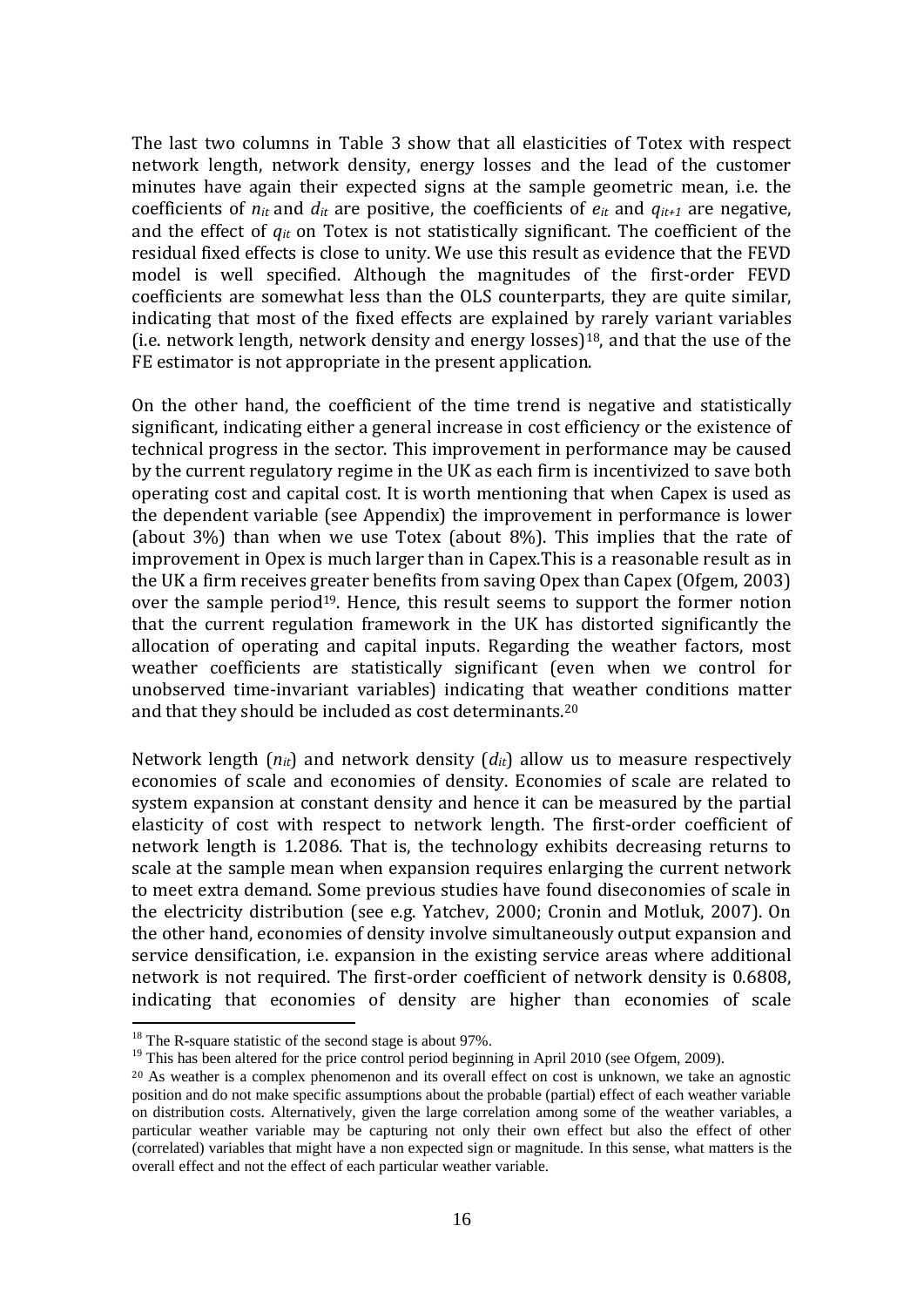(Guldmann, 1985; Filippini, 1998), and that increasing returns arise from increased densities. That is, given network infrastructure, electricity distribution networks have natural monopoly characteristics.<sup>21</sup>

Figure 5 depicts the elasticity of total cost with respect to network length estimated for each observation, sorted by network length.<sup>22</sup> Using the parameter estimates of the model with Capex as dependent variable (see Appendix) we also compute the elasticity of capital cost with respect to network length. In order to be consistent with the previous two equations, the elasticity of operational cost is then obtained using the equation (11):

$$
elas_2 = \frac{elas - elas_1 \cdot s_1}{s_2} \tag{11}
$$

where *elas* is the elasticity of total cost, *elas<sup>1</sup>* is the elasticity of capital cost, *elas<sup>2</sup>* is the elasticity of operational cost, and *s<sup>1</sup>* and *s<sup>2</sup>* are respectively the share of Capex and Opex on total cost.<sup>23</sup> Figure 5 shows that firstly, Totex elasticity of scale increases with size (in terms of network length) where the smallest companies exhibit increasing returns to scale, and medium to large companies exhibit decreasing returns to scale. Secondly, both Capex scale elasticity and Opex scale elasticity are positive, indicating that both types of cost increase (i.e. they are complementary) when additional network is required to meet extra demand. Finally, while Opex scale elasticity is lower than unity, Capex scale elasticity is increasingly higher than one, indicating that the "decreasing nature" of Totex scale elasticity is caused by decreasing returns to scale in Capex.

Using the parameter estimates of the model with Totex and Capex as dependent variables and the equation (11) we depict in Figure 6 the three types of density elasticities, sorted by network density.<sup>24</sup> The negative values and the abrupt changes on the left in both Capex and Opex density elasticities should be viewed with caution as they correspond to some observations exhibiting a network density far away from the sample mean.<sup>25</sup> With this caution in mind, we can see

<u>.</u>

 $21$  Also Salvanes and Tjøtta (1998) find evidence of natural monopoly characteristics in the Norwegian electricity distribution networks.

<sup>&</sup>lt;sup>22</sup> We note again that our elasticity function (i.e. the first derivative of our cost function) just provides a first-order approximation to the underlying elasticity at the sample mean, and hence the estimated elasticities tend to lose reliability when we move away from the sample mean.

<sup>&</sup>lt;sup>23</sup> In order to smooth the series we control for changes in other variables and evaluate the other cost determinants at the sample mean. Hence, the decomposition in Figure 5 (and following figures) allows us to analyze changes in elasticities or marginal costs of a "representative" utility that increases or reduces its size (or its density or quality level in the following figures). Similar results are obtained, however, if we do not control for changes in other variables.

 $24$  Again we evaluate the other cost determinants at the sample mean in order to compute these elasticities. <sup>25</sup> For most functional forms (e.g., the translog function) there is a fundamental trade-off between flexibility and theoretical consistency. For instance, maintaining global monotonicity (e.g. positive elasticities and marginal costs) is impossible without losing second order flexibility. For example, Barnett et al. (1996) show that the monotonicity requirement is by no means automatically satisfied for most functional forms, and that violations are frequent.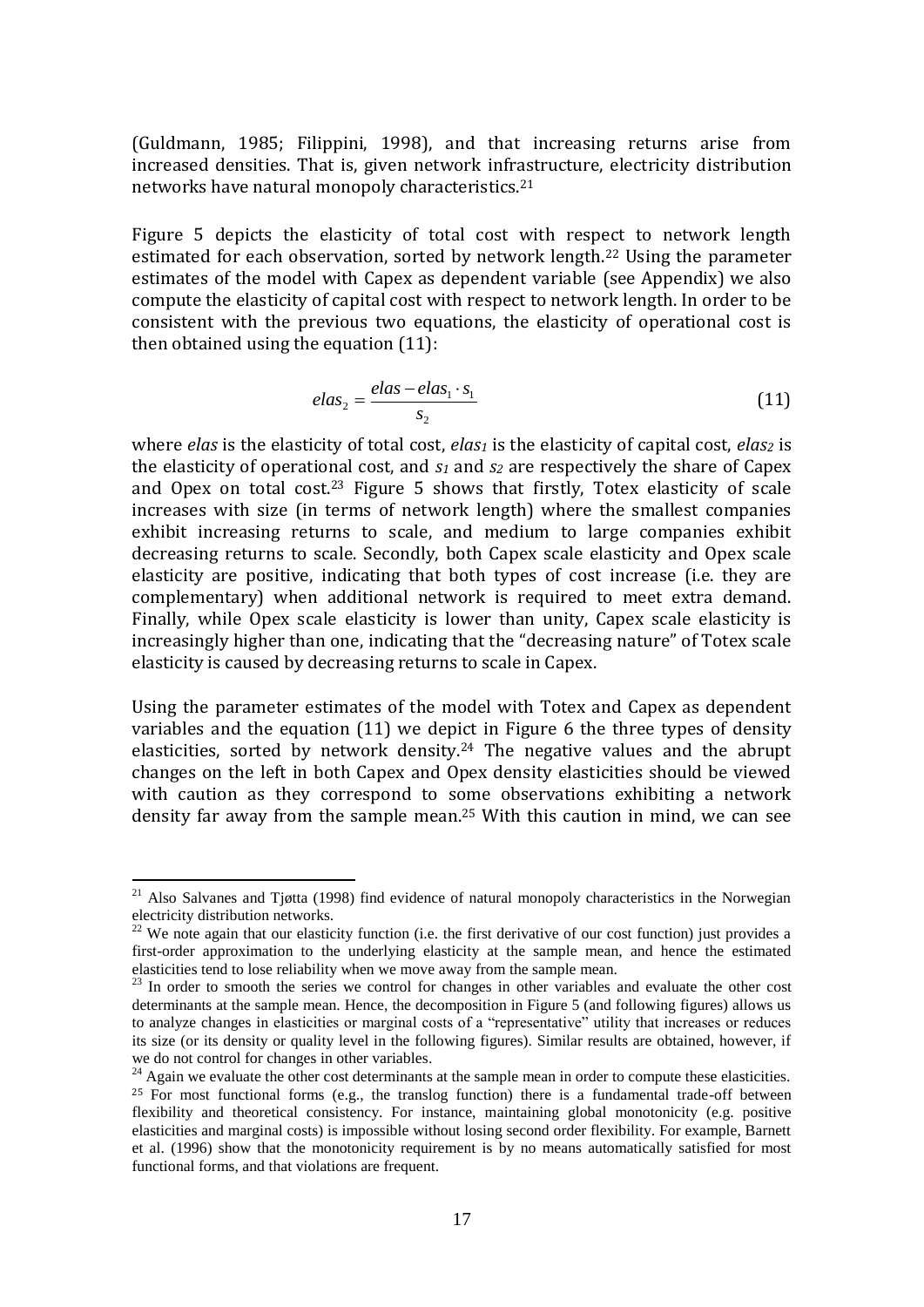that, in contrast to Figure 5, Opex density elasticity is normally negative, suggesting that Opex decreases when network density increases.



**Figure 5. Elasticities of scale**

In addition, since Capex density elasticity is positive, as seen from Figure 6, and in contrast to Figure 5 again, we can conclude that utilities tend to substitute Capex for Opex as network density increases. This means that low and high network density utilities adopt different combinations of operating and capital inputs. The less operating intensive strategy followed by high network density utilities may be explained by different consumer mix (e.g. household vs. industrial users) or differences in service areas (e.g. urban vs. rural). Huang et al. (2009) also found two different cost structures for low and high network density utilities in their study of electricity distribution firms in Taiwan.

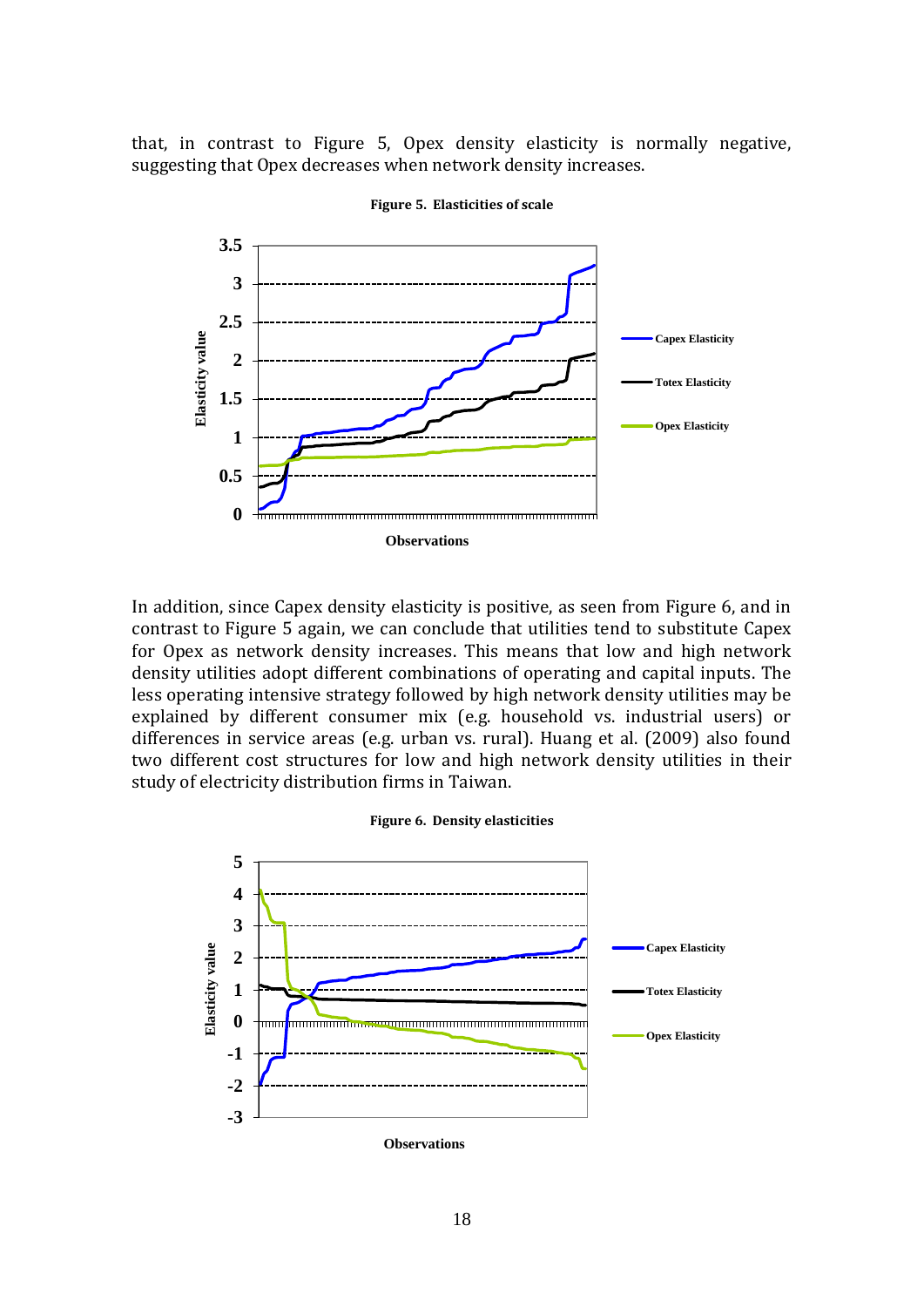We aim to estimate econometrically marginal costs of improving quality services of the utilities in order to shed light on the effectiveness of the current regulatory incentives in the UK to improve quality. Once we estimate the translog cost model, a marginal cost value can be obtained for each firm using the following equation:

$$
MC = -EL \cdot \frac{C}{z} \tag{12}
$$

where *EL* is the elasticity of cost with respect to *z*, and *z* stands for either network energy losses or total customer minutes lost.

Using the parameter estimates of the FEVD model in Table 3 we compute the marginal costs of reducing energy losses for each firm as shown in Figure 7. The last two columns in Table 3 show that the first-order coefficient of energy losses (in logs) is negative and statistically different from zero. This suggests that, on average, the marginal cost of reducing electricity losses is positive. The average marginal cost in our sample is about 2.8 pence per kWh. Note that the magnitude is smaller than the 4.8 pence per kWh set by the regulator to reward (penalize) loss reductions (increases) in the fourth control period (Joskow, 2006 and Yu et al. 2009a). Hence, we can conclude that the scheme established by regulators to incentive utilities to reduce their levels of electricity distribution losses is sufficient to improve performance. However, we might expect that this improvement will not be homogeneous as many observations in Figure 7 have higher marginal costs than 4.8 pence per kWh, and hence they are not sufficiently incentivized to reduce their electrical losses, though we note that the value of loss reduction should relate to the wholesale cost of power and any un-priced associated environmental externality.





**% Distribution Losses**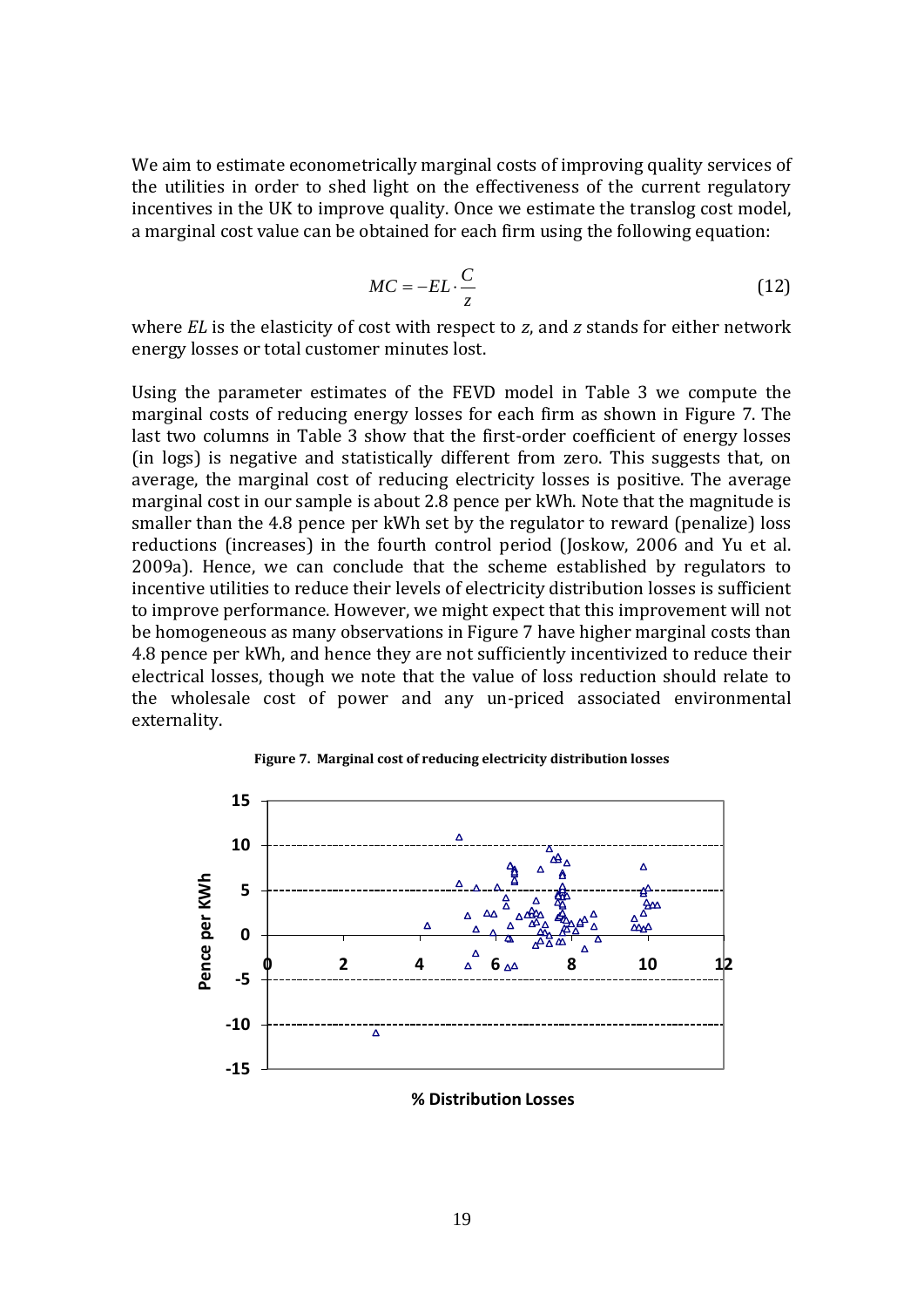Using the parameter estimates of the model with Totex and Capex as dependent variables and equation (12) we compute the total, capital and operational marginal costs of reducing energy losses for each firm. The computed values are shown in Figure 8. With the same caution regarding the values on the left, we can identify three different regions in Figure 8, according to the relative weight of Capex and Opex in total marginal cost. These regions loosely correspond to small, medium, and large utilities, and suggest different strategies to reduce energy losses. Indeed, in the first region, i.e. small utilities, reducing losses mainly implies operational expenses because Opex marginal cost is positive, while Capex marginal cost is negative. In the second region, i.e. medium utilities, both Capex and Opex marginal costs are similar in magnitude and positive indicating that improving quality service implies an investment in both capital and operational inputs. For large utilities, i.e. the third region, Capex marginal cost is considerably larger than Opex marginal cost, indicating that for low quality utilities (in absolute terms) reducing losses mostly requires capital investments. Overall, these results suggest the presence of different strategies among the UK distribution utilities to improve service quality.



**Figure 8. Decomposing marginal cost of reducing electricity distribution losses**

The blue dots in Figure 9 represent the estimated marginal costs of reducing the customer minutes lost by one minute. These values were obtained using the parameter estimates of the FEVD model in Table 3 and equation (12). The marginal costs were obtained by computing the elasticity of cost with respect to the lead customer minutes lost,  $q_{t+1}$ , as this elasticity is not "contaminated" by corrective costs and, hence, it tends to capture preventative marginal costs. The green dots simulate the marginal cost in case other cost determinants are evaluated at the sample mean. Two comments are in order. First, the green dots suggest a decreasing relationship between marginal cost and customer minutes lost. This implies that, as shown in Figure 1, higher quality level is associated with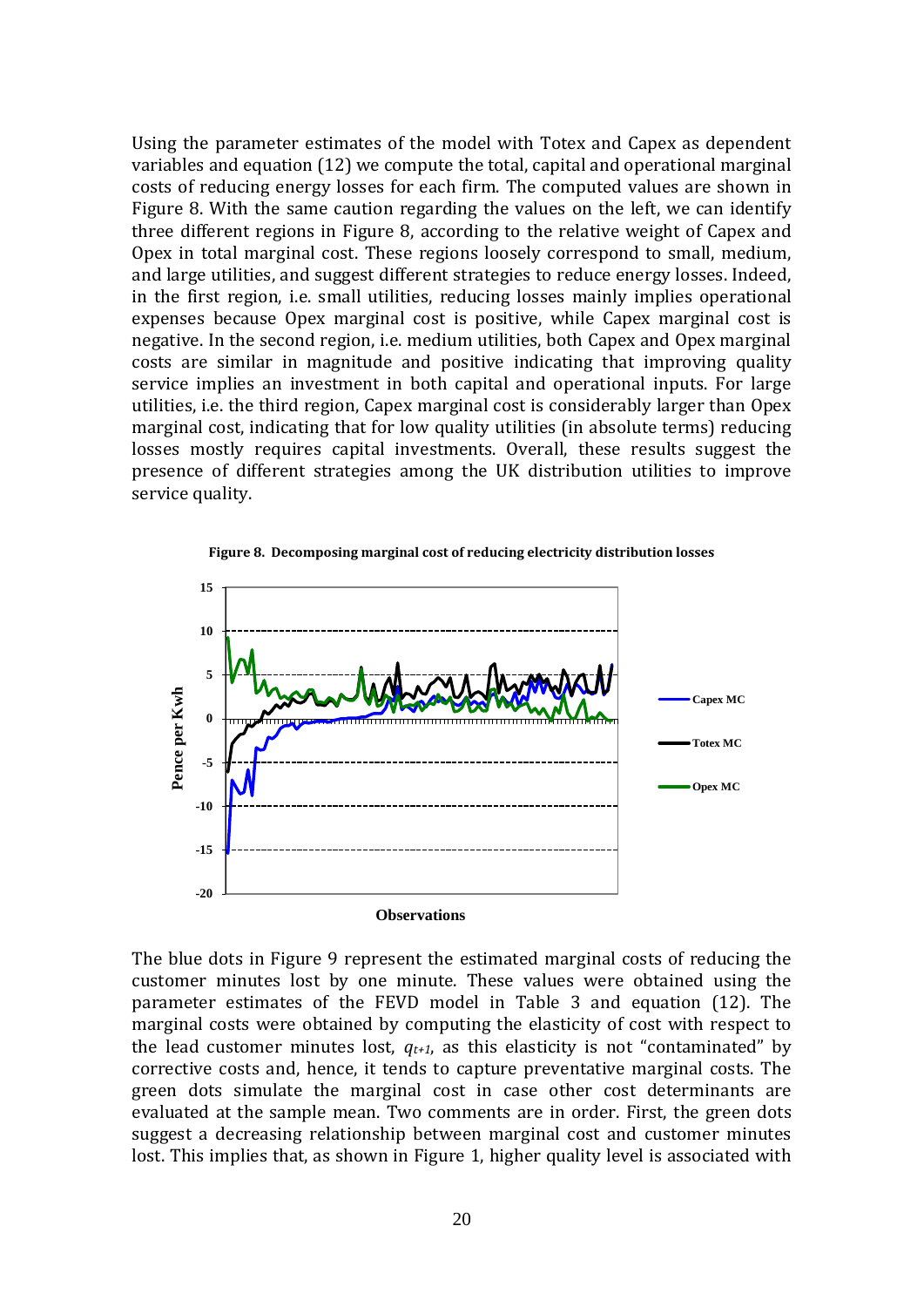higher marginal cost of quality improvement (see Yu et al., 2009a). Second, the large dispersion of the blue dots around the green dots indicates that the marginal cost of improving quality varies considerably across utilities due to their different configuration (i.e. network length, network density, weather conditions, etc.). However, given their own configuration, all of them have similar downward marginal cost curves to that represented in Figure 9 for the "representative" utility.





**Total Customer Minute Lost**

The last two columns in Table 3 show that the first-order coefficient of ln*qt+1* is negative and statistically different from zero. This suggests that, on average, the marginal cost of reducing customer minutes lost is positive and statistically significant. In particular, the average marginal cost in our sample is about 25.6 pence per minute lost. Multiplying this by the number of customers we get the marginal cost of avoiding one minute across all customers. This marginal cost of one minute per customer is equal to 0.56 million pounds for the average utility in our sample (6.72 million pounds for the 12 analyzed utilities). Hence, the marginal costs estimated here are considerably larger than the incentive rates established by the UK regulator for each utility in the most recent price review to reduce customer minute lost (see, Joskow, 2006, p.56). Indeed, using the period 2004/5 as a reference, the average incentive for one minute per customer is 0.18 million pounds, i.e. a third of the estimated marginal cost per customer. As Yu et al. (2009a) already found, we can conclude as well that the UK incentives are not sufficiently strong to incentivise improvements in service quality. In particular, Yu et al. (2009a) found that the social cost of outages (measured by multiplying business and domestic willingness-to-pay by total customer minutes lost) was considerably higher than the utilities' current incentive/penalty.

On the other hand, as pointed out by Joskow (2006), it is not clear where the values for the incentive rates established by the UK regulator for each utility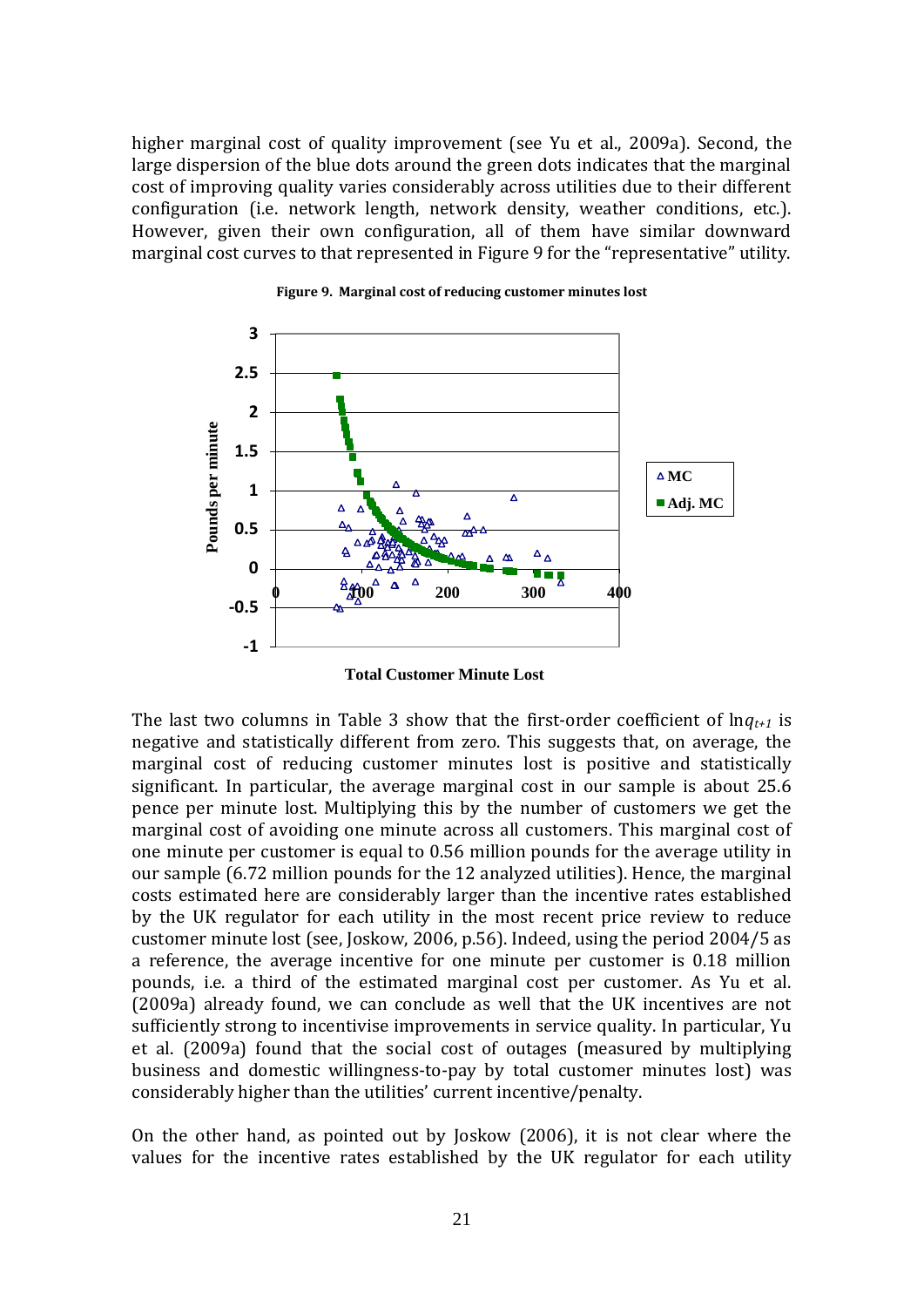originate from. However, it is expected that they are correlated with utilities' marginal cost. Indeed, using the incentive rates for the period 2004/5, the coefficient of correlation with our marginal costs is quite high, about 46%. This coefficient rises until 55% if we compare the incentive rates with the marginal cost of avoiding one minute per customer. This suggests that, although the estimated cost function in Table 3 only provides at the sample mean a first-order approximation to the underlying marginal costs, the estimated differences among utilities seem to be reliable. Conversely, since marginal costs of improving quality vary across utilities as different (higher) quality levels are associated with different (higher) marginal costs and there are large differences among utilities in size and network characteristics, our results suggest tailoring the incentives for each utility. The high correlation between incentive rates and estimated marginal costs seems to indicate that the regulator has taken, to some extent, into account the differences in marginal costs to design the incentive schemes in the UK.

Using the parameter estimates of the model with Totex and Capex as dependent variables and equation (12) we have computed the total, capital and operating marginal costs of reducing customer minute lost for each observation. The computed values are shown in Figure 10. The left side of Figure 10 corresponds to high quality utilities, and movements to the right represent deteriorations in quality. As in Figure 6, the different weight of Capex and Opex in total marginal cost, and its evolution, suggests presence of different strategies to improve consumer service quality. Indeed, for low quality utilities, reducing customer minutes lost mostly implies increasing operational inputs. In contrast, when service quality is already high, reducing customer minutes lost even more mostly implies investing in capital inputs. This investment might imply, for instance, acquiring sophisticated equipment or undergrounding activities which are likely quite expensive. This also explains why the marginal cost of quality improvement for high quality utilities is larger than for low quality companies.



**Figure 10. Decomposing marginal cost of avoiding power interruptions**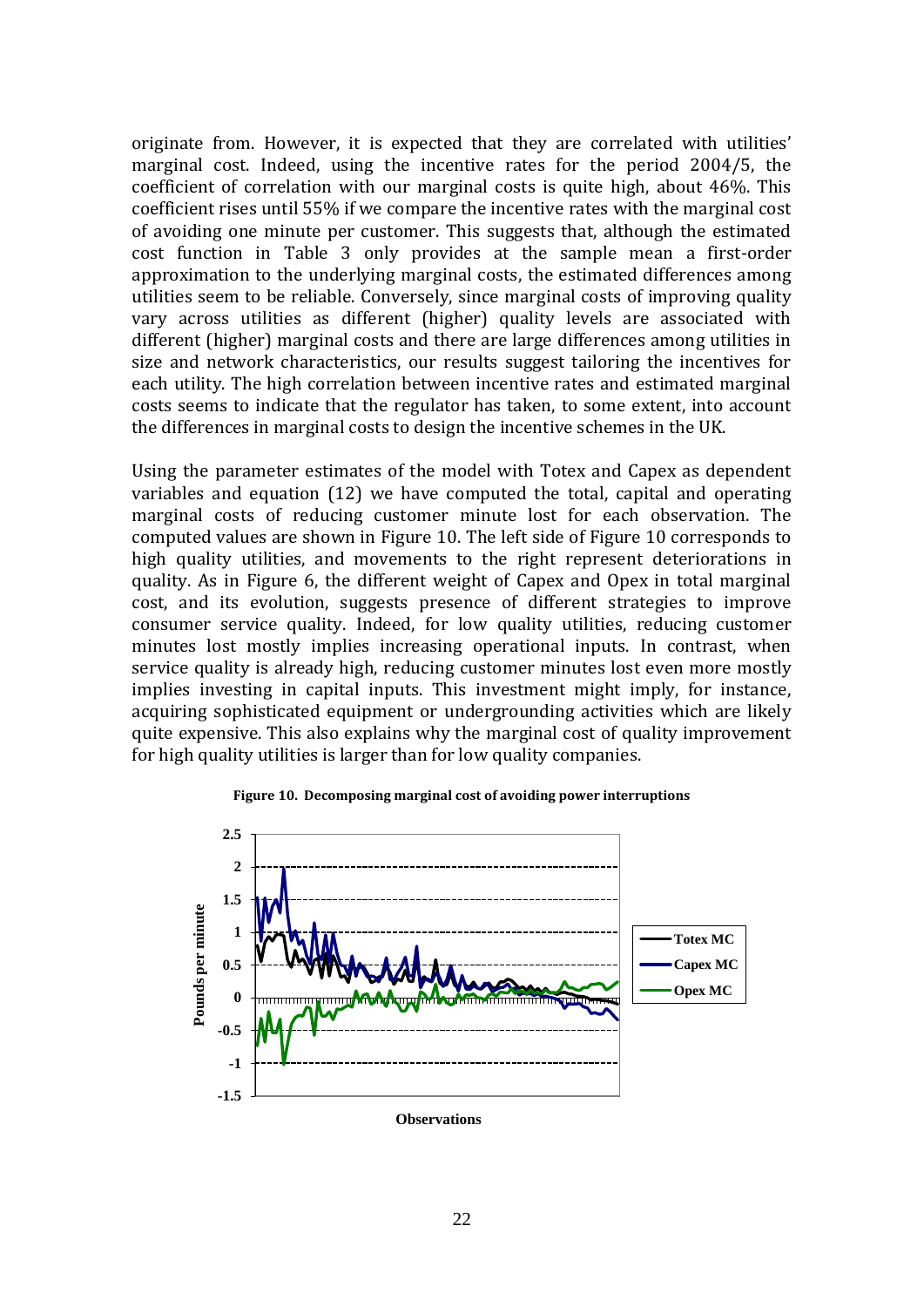Finally, as illustrated in Figure 11, the estimated marginal costs allow us to know how far the utilities are from their optimal quality level and to compute welfare losses due to sub-optimal quality levels. This requires an estimate of customer willingness-to-pay (WTP) for quality improvement. To this end, we use the WTP data used by Yu et al. (2009a). This data covers domestic and business customers and was obtained from the Ofgem-Accent's customer survey of WTP for quality of service in 2004 (Ofgem, 2004).<sup>26</sup> For the sample analyzed in the present paper, the WTP for avoidance of a one minute power interruption is on average about 1.92 pounds. However, the preliminary results from the last survey carried out in 2008 seem to suggest that the former WTP is overestimated (see Accent, 2008, p.103). For this reason, we also simulate the optimal quality levels assuming that underlying WTP might be 75 and 50% of the former WTP.<sup>27</sup>





The simulation results are presented in Table 5. Any of the WTP values shown in Table 5 when compared to the estimated marginal costs suggest that actual service quality is on average far from the optimal levels. The results are per company. In particular, while actual customer minutes lost is about 161 million on average, the *optimal* customer minute lost is 29-45% less than the actual levels. Moving from

 $26$  See Yu et al. (2009a) for more details about how WTP can be estimated and problems of obtaining accurate measurement.

<sup>&</sup>lt;sup>27</sup> These adjustments can also be justified as our marginal cost of quality improvement might be underestimated due to the variable-in-error problem mentioned in the model specification section.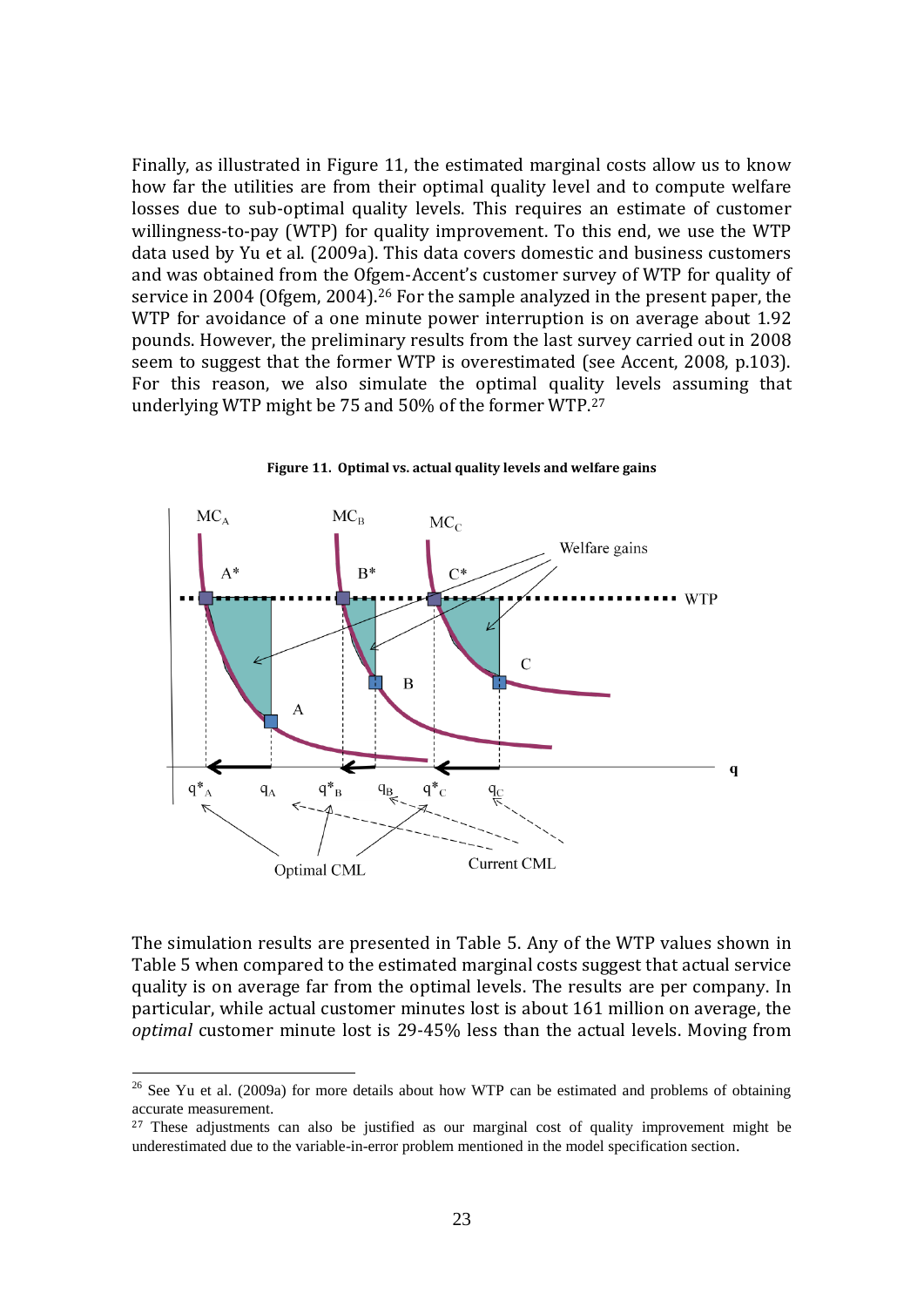actual levels to the optimal ones would yield a customer welfare gain of £48-144 million. This improvement in quality would cost about £23-57 million, which represent an increase of 13-32% in total cost for each utility. Overall the social welfare would be higher as the social welfare gains are valued between £25 and 87 million.<sup>28</sup>

| <b>Variable</b>   | <b>Units</b>    | <b>100% WTP</b> | <b>75% WTP</b> | 50% WTP |
|-------------------|-----------------|-----------------|----------------|---------|
| <b>WTP</b>        | E/min           | 1.92            | 1.44           | 0.96    |
| Marginal Cost     | E/min           | 0.25            | 0.25           | 0.25    |
| <b>Actual CML</b> | Million minutes | 161.2           | 161.2          | 161.2   |
| Optimal CML       | Million minutes | 80.2            | 69.8           | 53.5    |
| % Reduction CML   | Percentage      | 45.5 %          | 39.0 %         | 29.1 %  |
| Customer gains    | £ million       | 143.7           | 94.01          | 48.32   |
| Additional costs  | £ million       | 56.5            | 40.54          | 22.90   |
| Welfare gains     | £ million       | 87.2            | 53.47          | 25.42   |

**Table 5. Simulation results: Optimal quality levels (averages for 12 utilities).**

In addition, the estimated marginal costs allow us to measure the effect on welfare of the quality improvements in the UK. The simulation results using the original WTP are shown in Table 6. Similar conclusions stem from the adjusted WTPs. The average quality improvement in our sample was about 9.1% from 1995/6 to 2002/3, which represent one fifth of the optimal reduction in customer minute lost. This improvement has yielded a customer welfare gain of 43 million of pounds, which represents 30% of the potential customer welfare gains. This improvement in quality has cost about 10 million pounds, which represents a 5.6% of utilities total costs. Overall, the social welfare has increased in 33 million of pounds.

| Table of Simulation Fesures. Wendi't gains in perfou 1773/70-2002/3 (averages for 12 utilities). |              |                           |                                |                   |  |  |
|--------------------------------------------------------------------------------------------------|--------------|---------------------------|--------------------------------|-------------------|--|--|
| <b>Variable</b>                                                                                  | <b>Units</b> | <b>Potential</b><br>gains | <b>Observed</b><br>performance | <b>Difference</b> |  |  |
| % Reduction<br><b>CML</b>                                                                        | Percentage   | 45.5 %                    | $9.1\%$                        | 36.4%             |  |  |
| Customer gains                                                                                   | £ million    | 143.7                     | 43.0                           | 100.7             |  |  |
| <b>Additional costs</b>                                                                          | £ million    | 56.5                      | 9.9                            | 46.6              |  |  |
| Welfare gains                                                                                    | £ million    | 87.2                      | 33.1                           | 54.1              |  |  |

**Table 6. Simulation results: Welfare gains in period 1995/96-2002/3 (averages for 12 utilities).**

 $28$  These numbers were obtained assuming constant WTP. The optimal values can be computed as, given other variables to be constant, marginal cost of quality improvement rises with quality (see Figure 9). It should be also noted that the optimal quality of service levels might be overestimated if WTP decreases with quality. This provides an additional justification for carrying out our simulations using an adjusted WTP.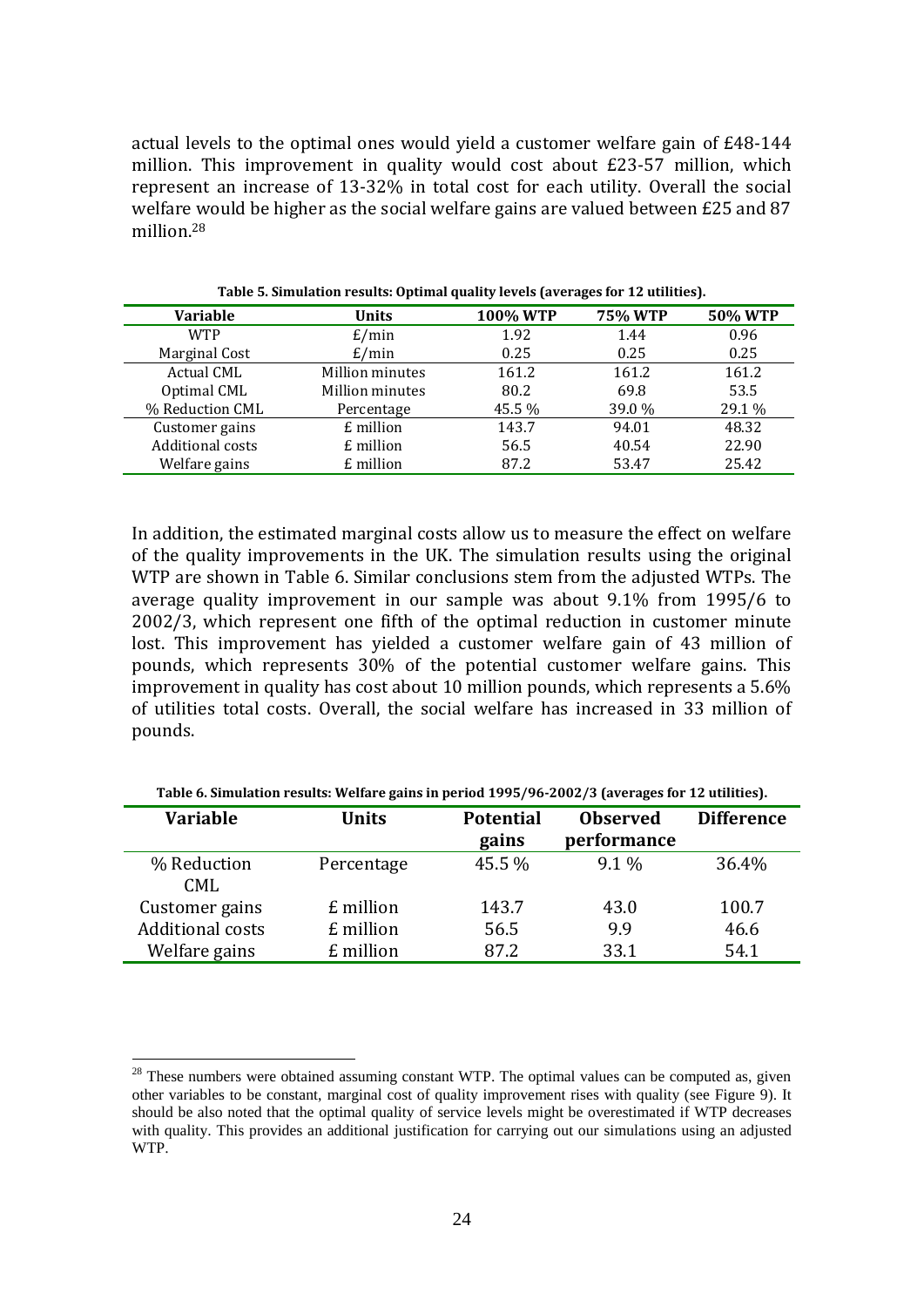## **6. Summary and conclusions**

Quality of service in electricity distribution networks is important for residential, commercial, and industrial customers alike, as many functions of modern society depend on electricity. However, improving upon a given level of quality of service has a cost. The likely effects of incentive regulation on service quality has recently attracted regulators' interest and a number of electricity regulators have made considerable effort to design appropriate regulation mechanisms of quality of service in electricity transmission and distribution networks. In designing qualityincorporated regulatory mechanisms, regulators are faced with the task of determining a market demand curve for service as well as marginal cost of quality improvements.

The main aim of this paper is to estimate econometrically marginal costs of improving quality services in the UK electricity distribution networks. The estimated marginal costs allow us to shed light on the effectiveness of the current UK incentives to improve quality, and to compute optimal quality levels and welfare losses due to sub-optimal quality levels. Our parameter estimates also allow us to measure the effect on welfare of the quality improvements observed in the UK.

In order to achieve these objectives we addressed several issues. First, while accurate information about operational and capital costs and quality services may be available, the marginal cost of quality improvements is not directly observed. For this reason, it is inferred from a previous estimation of the utilities' cost function that reflects both the underlying (physical) technology and the (consequences of the) regulatory environment that conditions utilities' performance. A second issue is that service quality is likely to be negatively correlated with corrective costs, but positively correlated with preventative costs. We attempted to distinguish between both types of cost by including current and (a proxy of) expected levels of quality services as cost determinants. A third issue is to control for the effect of differences among utilities in environmental factors, such as weather, geography, etc. In order to estimate consistently a cost function in the electricity distribution networks, we included weather variables as cost determinants. In addition, we use a fixed-effect type estimator to control for unobserved heterogeneity among firms that might be correlated with the explanatory variables. However, the use of the traditional Fixed Effect estimator in the present application is not inappropriate as many crucial determinants of electricity distribution costs, such as the energy delivered, number of customers, or network length are persistent variables. In order to address this issue we have used the FEVD estimator introduced by Plumper and Troeger (2007).

All elasticities have the expected signs at the sample geometric mean, i.e. the coefficients of network length and network density are positive, the coefficients of energy losses and lead of the customer minutes lost are negative, and the effect of contemporaneous customer minutes lost on cost is also not statistically significant. As in previous studies, we found that technology exhibits decreasing returns to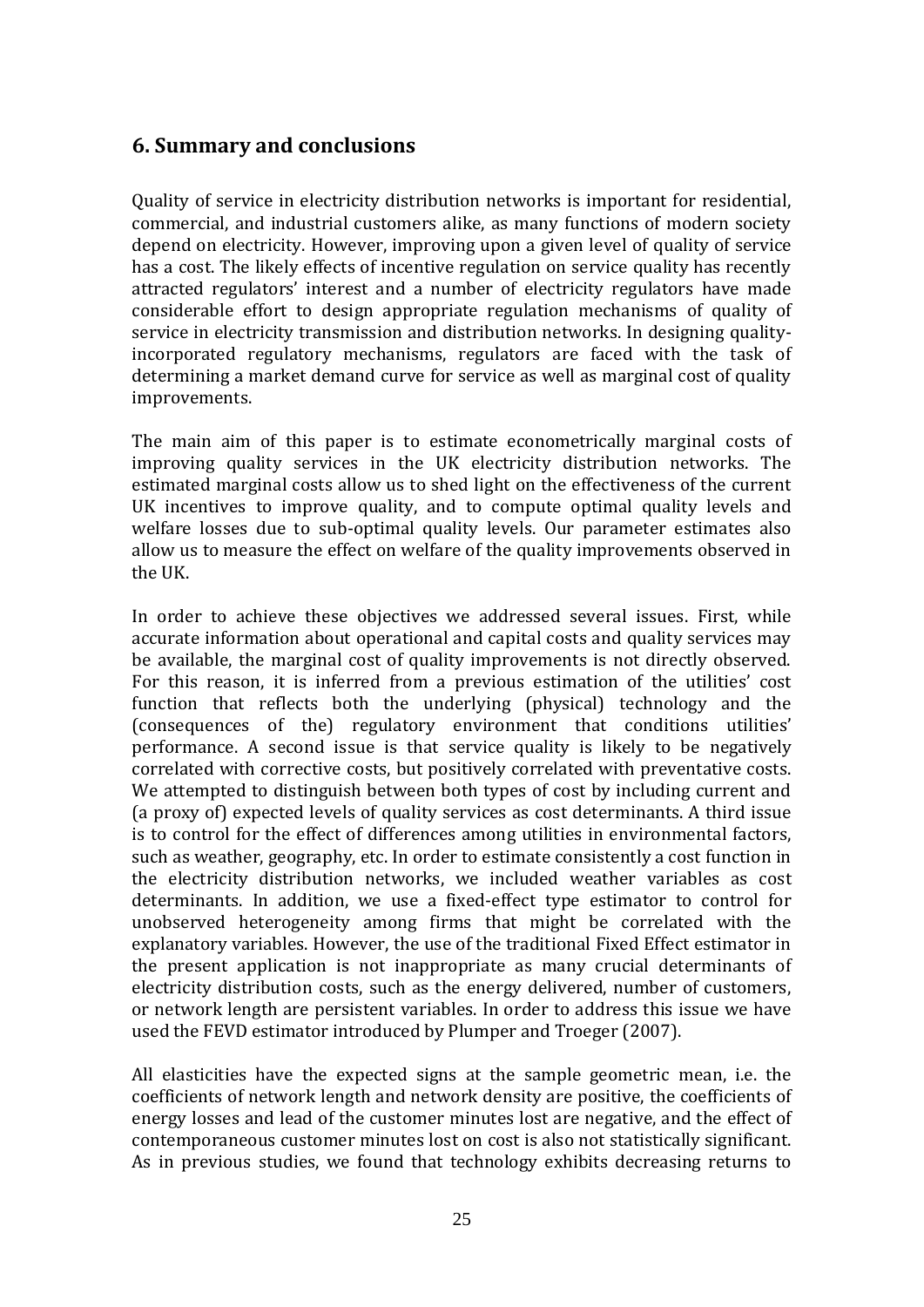scale when expansion requires enlarge the current network to meet extra demand, but increasing returns when network density increases. That is, given network infrastructure, electricity distribution has characteristics of a natural monopoly.

We also found that Totex elasticity of scale increases with size, and that Capex and Opex have a complementary relationship when additional network is required to meet extra demand. However, utilities tend to substitute Capex for Opex when network density increases, indicating that low and high network density utilities adopt different combinations of operating and capital inputs.

The estimated marginal costs suggest that the incentives offered by the UK regulator to reduce their network energy losses are sufficient to yield an improvement in sector performance. However, this improvement is likely not homogeneously distributed among utilities as some of them seem to be insufficiently incentivized to reduce their energy losses. Our results also suggest the existence of different strategies in the UK electricity distribution networks to undertake reductions in network energy losses.

On the other hand, we found that while higher service quality level is associated with higher marginal cost of quality improvement, the marginal cost of improving quality varies considerably across utilities due to their different configuration. Our results hence suggest tailoring the incentives for each utility. The high correlation between incentive rates and estimated marginal costs seems to indicate that they took into account differences in marginal costs to design the incentive schemes in the UK. However, based on our results, we conclude that the UK incentive scheme is not sufficiently strong to incentivise reductions in customer minutes lost as the marginal costs estimated in this paper are much larger than the incentive rates established by the UK regulator. We also found different strategies to tackle reductions in customer minutes lost. Indeed, for low quality utilities, reducing customer minutes lost mostly implies increasing operating cost. In contrast, when service quality is already high, reducing customer minutes lost mostly implies investing in capital inputs.

Finally, we also found that the optimal customer minutes lost is 29-45% less than the actual levels, based on the willingness to pay estimate relating to the sample period. The observed improvements in quality during the period of this study only represented a 30% of the potential customer welfare gains, and hence there is still a large range for quality improvements. But, achieving the optimal level of customer minutes lost would represent an increase of 13-32% in total cost for each utility. Use of more recent data on costs, quality and willingness pay might however give different results, as there appears to have been a significant fall in customer willingness to pay for quality in more recent years.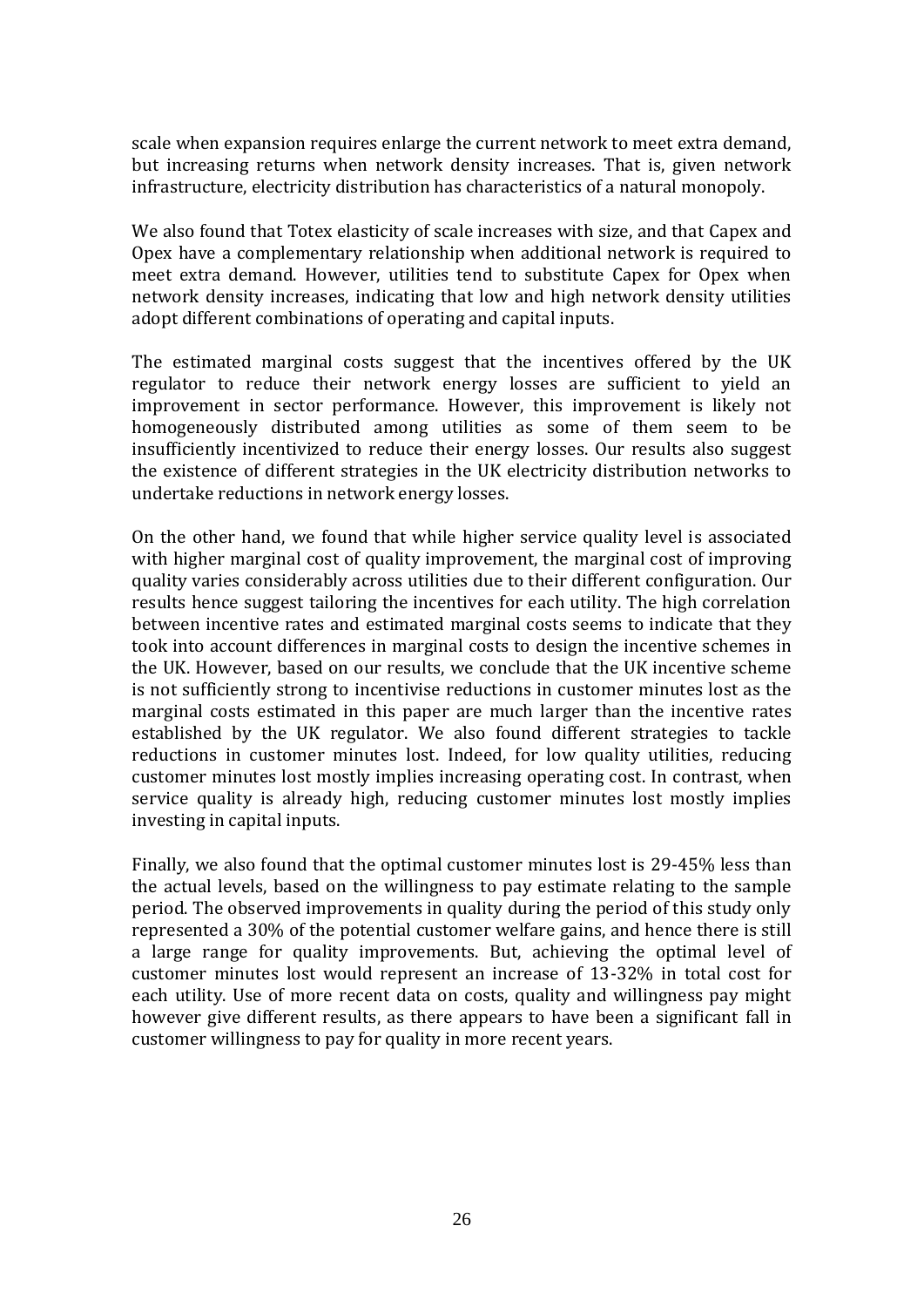# **References**

Accent (2008), *Expectations of DNOs and WTP for improvements in service*. A report for OFGEM, July, London: Accent and Ofgem.

Ajodhia, V.S. and Hakvoort, R. (2005). "Economic regulation of quality in electricity distribution networks", *Utilities Policy*, 13(3), 211-221.

Allan, R.N. and Kariuki, K.K. (1999). "Reliability worth assessments of electrical distribution networks", *Quality and Reliability Engineering International*, 15, 79-85.

Barnett W.A., Kirova, M., and Pasupathy, M. (1996), "Estimating policy invariant deep parameters in the financial sector, when risk and growth matter", *Journal of Money Credit and Banking*, 27, 1402-1430.

Cronin, F.J., Motluk, S.A. (2007), "How effective are M&As in distribution? Evaluating the government's policy of using mergers and amalgamations to drive efficiencies into Ontario's LDCs", *The Electricity Journal*, 20(3), 60-68.

Filippini, M. (1998), "Are municipal electricity distribution utilities natural monopolies?", *Annals of Public and Cooperative Economics*, 69(2), 157-174.

Giannakis, D., Jamasb, T. and Pollitt, M. (2005). "Benchmarking and incentive regulation of quality of service: an application to the UK electricity distribution networks", *Energy Policy,* 33(1), 2256-2271.

Guldmann, J.M. (1985), "A disaggregate econometric analysis of electricity distribution capital costs", *Energy*, 10(5), 601-612.

Huang, Y., Chen, K.H., and Yang, C.H (2010), "Cost efficiency and optimal scale of electricity distribution firms in Taiwan: An application of metafrontier analysis", *Energy Economics*, 32(1), 15-23.

Jamasb, T. and Pollitt, M. (2001), "Benchmarking and regulation: international electricity experience", *Utilities Policy*, 9(3), 107-130.

Jamasb, T. and Pollitt, M. (2007), "Incentive regulation of electricity distribution networks: Lessons of experience from Britain", *Energy Policy*, Vol.35 (12), 6163- 6187.

Jamasb, T., Orea, L., and Pollitt, M. (2010), "Weather Conditions and Performance of Electricity Distribution Networks: A Methodological and Econometric Approach", Cambridge Working Papers in Economics CWPE / Electricity Policy Research Group EPRG 10XX, February, Faculty of Economics, University of Cambridge.

Joskow, P.L. (2006), "Incentive regulation in theory and practice: electricity distribution and transmission networks", Cambridge Working Papers in Economics no. 0607 and Electricity Policy Research Group Working Paper Series no. 0511.

Kariuki, K.K. and Allan, R.N. (1996). "Evaluation of reliability worth and value of lost load." *IEE proceedings- Generation, transmission and distribution* 143 (2): 171- 180.

Ofgem (2003), "Developing Monopoly Price Controls", Update Document, Consultation Document, February, Office of Gas and Electricity, Markets, London.

Ofgem (2004), "Executive summary to consumer survey, Consumer expectations of DNOs and WTP for improvements in service report", Accent Marketing & Research, London.

Ofgem (2010), Electricity Distribution Price Control Final Proposals, London: Ofgem.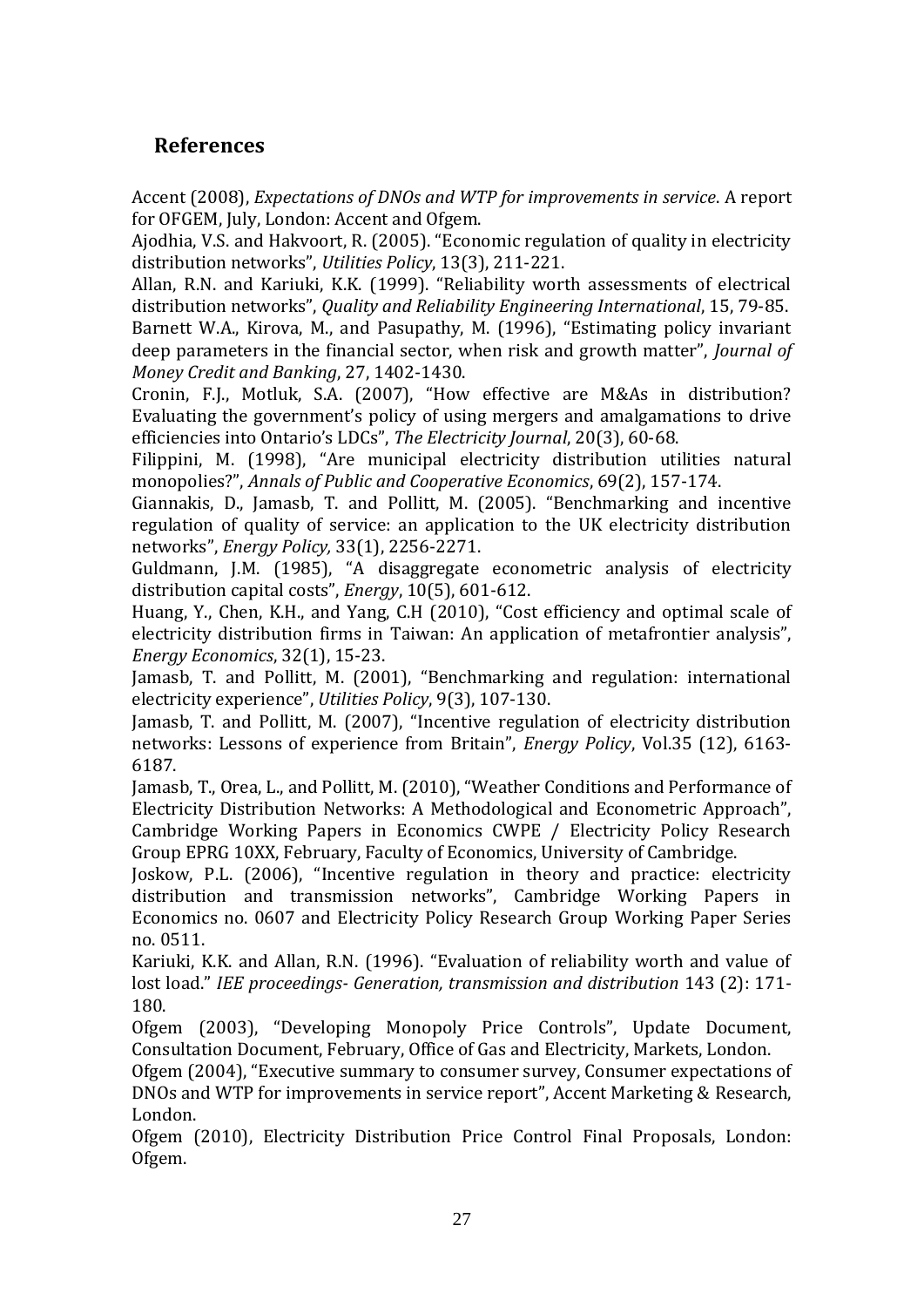Plumper, T. and Troeger, V.E. (2007), "Efficient Estimation of Time-Invariant and Rarely Changing Variables in Finite Sample Panel Analyses with Unit Fixed Effects", *Political Analysis,* 15,124–139.

Salvanes, K. and Tjøtta, S. (1998), "A Test for Natural Monopoly with Application to Norwegian Electricity Distribution", *Review of Industrial Organization*, 13(6), 669- 685.

Sappington, D. (2005), "Regulating Service Quality: A Survey", *Journal of Regulatory Economics*, 27(2), 123–154.

Tangeras, T. (2009), "Yardstick Competition and Quality", *Journal of Economics and Management Strategy*, 18(2), 589-613.

Ter-Martirosyan, A. (2003), "The Effects of Incentive Regulation on Quality of Service in Electricity Markets*",* Working paper, George Washington University.

Wooldridge, J. M. (2002), *Econometric Analysis of Cross Section and Panel Data*, MIT Press, Cambridge, Massachusetts.

Yatchev, A. (2000), "Scale economies in electricity distribution: a semiparametric analysis", *Journal of Applied Econometrics*, 15(2), 187-210.

Yu, W., Jamasb, T., and Pollitt, M. (2009a), "Willingness-to-Pay for Quality of Service: An Application to Efficiency Analysis of the UK Electricity Distribution Utilities", *Energy Journal*, 30(4), 1-48.

Yu, W., Jamasb, T., and Pollitt, M. (2009b), "Does weather explain cost and quality performance? An analysis of UK electricity distribution companies", *Energy Policy*, 37(11), 4177-4188.